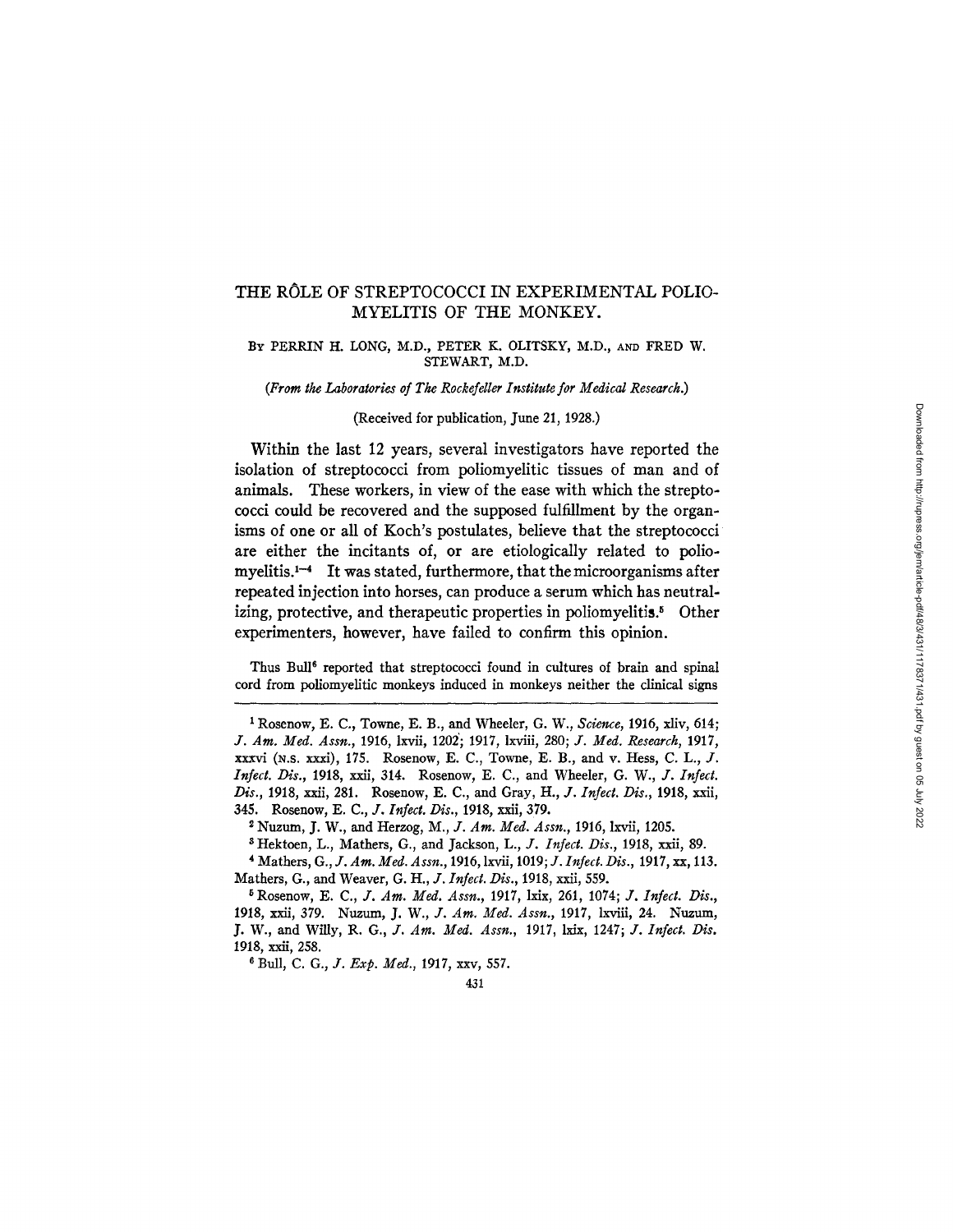nor the histopathological lesions of the experimental disease which follows inoculation of the filtered poliomyelitic virus. Nor were monkeys protected against filtered virus after recovery from the effects of injection of streptococci. Bull also cultivated streptococci from the tonsils of man--a tissue frequently employed by others $1,2,4$  as a source of the supposed cocci of poliomyelitis. Streptococci from the tonsils of 32 patients with poliomyelitis and similar bacteria from the tonsils of non-poliomyelitic patients showed no differences in their respective action in laboratory animals. Bull, therefore, regarded the streptococci as secondary bacterial invaders of nervous tissue.

Smillie<sup>7</sup> concluded that the streptococcus could not be implicated in the pathology of the poliomyelitic process. He found that it was a common contaminant or a secondary invader: streptococci occurred in animals which were etherized while moribund, or which had died some hours before autopsy, but were absent in virus-infected animals which were killed while still relatively strong. Amoss<sup>8</sup> maintained a similar attitude.

With reference to the specific neutralization of the poliomyelitic virus by streptococcus immune serum, reported by Rosenow,<sup>5</sup> by Nuzum and coworkers,<sup>5</sup> Amoss and Eberson<sup>9</sup> found that such serum had neither neutralizing powers *in vitro* nor *in vivo*, or any therapeutic property in monkeys.

Finally, Flexner and his coworkers, <sup>10</sup> Levaditi and Landsteiner,<sup>11</sup> and others<sup>12</sup> have found that the effects of the filtrable poliomyelitic virus could not be ascribed to the action of ordinary bacteria.

The discrepancy in the results of different investigators and the recent increased interest in the use of antistreptococcic serum for the prevention and treatment of infantile paralysis, led us to a restudy of cultivation of poliomyelitic tissues. The study concerned especially the source of streptococci and their relation to the etiology of the disease. In general, it included a comparison of strains of streptococci isolated from monkeys affected with experimental poliomyelitis;

Smillie, *W. G., ]. l~xp. Med.,* 1918, xxvii, 319.

<sup>8</sup> Amoss, H. L., in Rivers, T. M., Filterable viruses, The Williams and Wilkins Company, Baltimore, 1928, 173.

<sup>9</sup> Amoss, H. L., and Eberson, F., *J. Exp. Med.*, 1918, xxvii, 309; 1918, xxviii, 323.

I0 Flexner, S., and Lewis, *P. A., Y. Am. Med. Assn.,* 1909, liii, 2095; see also Bull. 6

11 Levaditi, C., and Landsteiner, K., *CompL rend. Soc. biol.,* 1910, lxviii, 311. <sup>12</sup> Zappert, J., v. Wiesner, R. R., and Leiner, K., Studien über die Heine-Medische Krankheit (Poliomyelitis Acuta), Leipsic and Vienna, 1911, 137. Kling, C., Petterson, A., and Wernstedt, W., *Communications Inst. méd. Etat Slockl, olm,* 1912, iii, 5.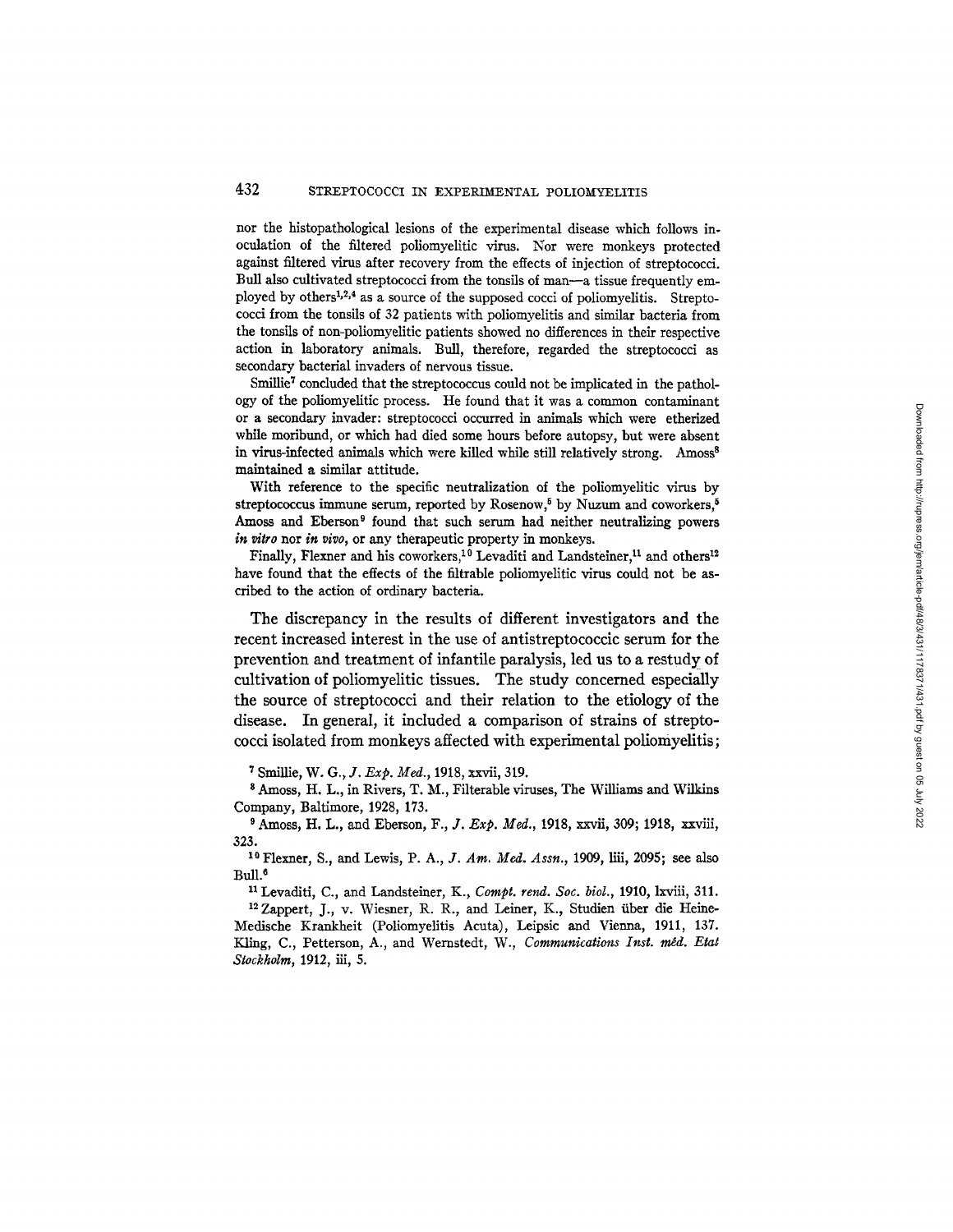with 3 strains of microorganisms generously supplied by Dr. Rosenow, and derived from poliomyelitic tissues; with 1 strain obtained from the American Type Culture Collection, also derived from poliomyelitis; and with 3 cultures of Rosenow poliomyelitic streptococci supplied by Eli Lilly and Company, whose kindness is gratefully acknowledged. In addition, cultures were made from the central nervous systems of poliomyelitic monkeys, with certain media recommended by Rosenow and others, media in which they obtained the so called poliomyelitic streptococcus. In view of the findings of two of the writers (Long and Olitsky 18) that in so far as herpes virus encephalitis of rabbits and guinea pigs is concerned, the process of grinding permits contamination of tissues with streptococci and other ordinary bacteria, we cultured both fragments and emulsions of ground material from the same brain. Furthermore, cultivation tests were made with portions of the same brain in different rooms so as to check the results of one series against those of the other.

## *Mode of Procedure.*

The materials cultured, the media and methods employed were as follows:

*Source of Virus.--The* poliomyelitic virus used consisted of the brains of 17 monkeys which showed the typical signs and pathological lesions of experimental poliomyelitis induced by the injection of either the M.A. strain 14 of poliomyelitic virus, or virus supplied us by Dr. Aycock.<sup>15</sup> The animals were killed at a time when the characteristic flaccid paralyses were clearly evident,<sup>16</sup> and tissues were removed for culture. In a few instances, the tissues were procured after the animal died from the typical experimental disease. In all cases, the diagnosis was checked by finding characteristic histopathological changes in the brain and spinal cord.<sup>17</sup> In addition the brain of a monkey which died from a nonpoliomyelitic affection was also cultured.

The brains were removed from the monkeys under sterile precautions, and when fragments were used for cultures, 5 mm. cubes of tissue were cut for the purpose. When emulsions were employed, a portion of the brain was ground by

<sup>&</sup>lt;sup>13</sup> Olitsky, P. K., and Long, P. H., *J. Exp. Med.*, 1928, xlviii, 199.

<sup>14</sup> Flexner, S., Clark, P. F., and Amoss, *H. L., J. Exp. Med.,* 1914, xix, 195.

<sup>15</sup> This strain was more active in monkeys than the *M.A.* strain.

is Full ether anesthesia was used in all experiments.

<sup>17</sup> Flermer, S., and Lewis, P. A., *J. Exp. Med.,* 1910, xii, 227.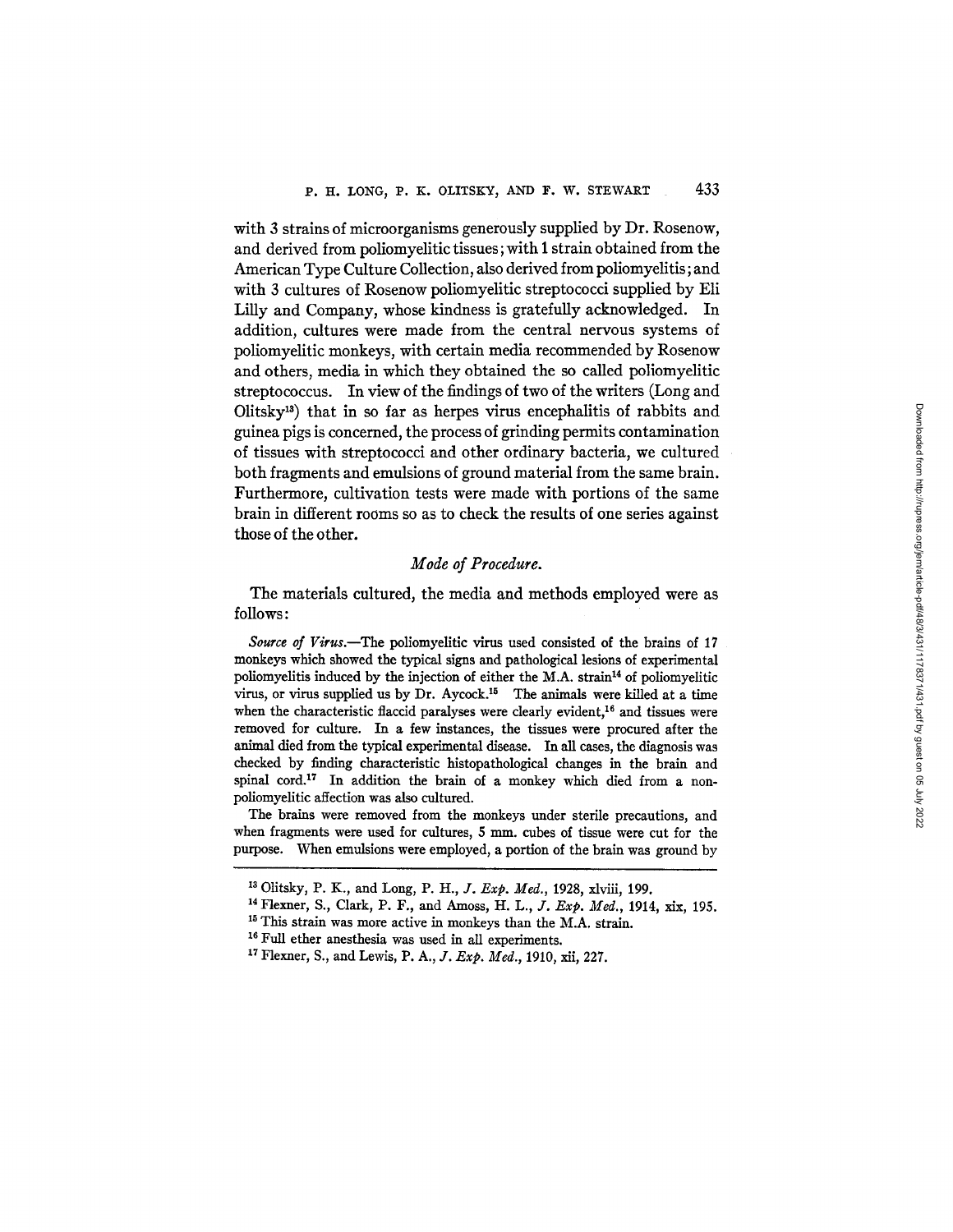means of a sterile mortar and pestle. To this, physiological saline solution was added to make a 10 per cent suspension. About 1 cc. of the suspension comprised the inoculum. It is to be emphasized that all procedures were carried out under the strict conditions underlying sterile bacteriological technique.

*Media.--The* media employed consisted of:

(1) 5 per cent rabbit's blood, beef infusion 1 per cent dextrose or plain agar in Petri dishes.

(2) Chopped meat medium, prepared according to the directions given by Evans.<sup>18</sup> The medium was used because it was employed by the latter to recover streptococci from epidemic encephalitis in man and experimental encephalitis in monkeys and rabbits.

(3) Ascitic fluid-dextrose broth medium in long tubes. The medium was prepared according to the directions of Rosenow and Towne.<sup>19</sup>

(4) Smith-Noguchi medium based on the principles outlined by Gates and Olitsky.<sup>20</sup>

(5) Hartley's modification of Douglas' tryptic digest broth.<sup>21</sup> The special broth served as a basis for the study of toxins of the streptococci isolated during the course of the experiments.

(6) Beef infusion broth either plain or containing 1 per cent dextrose, for the preparation of agglutinogens and for a study of cultural reactions.

(7) Sterile peptone solution containing the Andrade indicator and respectively 1 per cent of dextrose, maltose, lactose, saccharose, raffinose, salicin, inulin, and mannitol for fermentation reactions.

Plan of Experiments and Technique.-- For the purpose of ascertaining the origin of microorganisms in the cultures, that is, whether they were derived from the tissues themselves or from sources outside the tissues, experiments were designed as follows: (a) the same material was cultured in different media all of which were favorable for the growth of streptococci;  $(b)$  one brain was subdivided under sterile precautions into two parts of which one portion was used for cultures of fragments and the other for cultures of emulsions;  $(c)$  to eliminate the personal factor in the results obtained, two of the writers separately cultured portions of the same material; (d) one series of tests was made under the usual conditions of sterility, that is, under a hood in the room used for routine work. Another series was made under extraordinary conditions of sterility: cultures were performed in a manner similar to that employed by Dr. Carrel at The Rockefeller Institute for inoculation and transplantation of living tissue cells. The worker clothed himself in sterilized gown, hood, face mask, and rubber gloves. The media,

is Evans, A. C., *Pub. Health Rep., U. S. P. H.,* 1927, xlii, 171.

<sup>&</sup>lt;sup>19</sup> Rosenow, E. C., and Towne, E. B., J. Med. Research, 1917, xxxvi (N.S. xxxi), 175.

<sup>2</sup>o Gates, F. L., and Olitsky, *P. K., J. Exp. Med.,* 1921, xxxiii, 51.

<sup>21</sup> Hartley, *P., J. Path. and Bact.,* 1922, xxv, 479.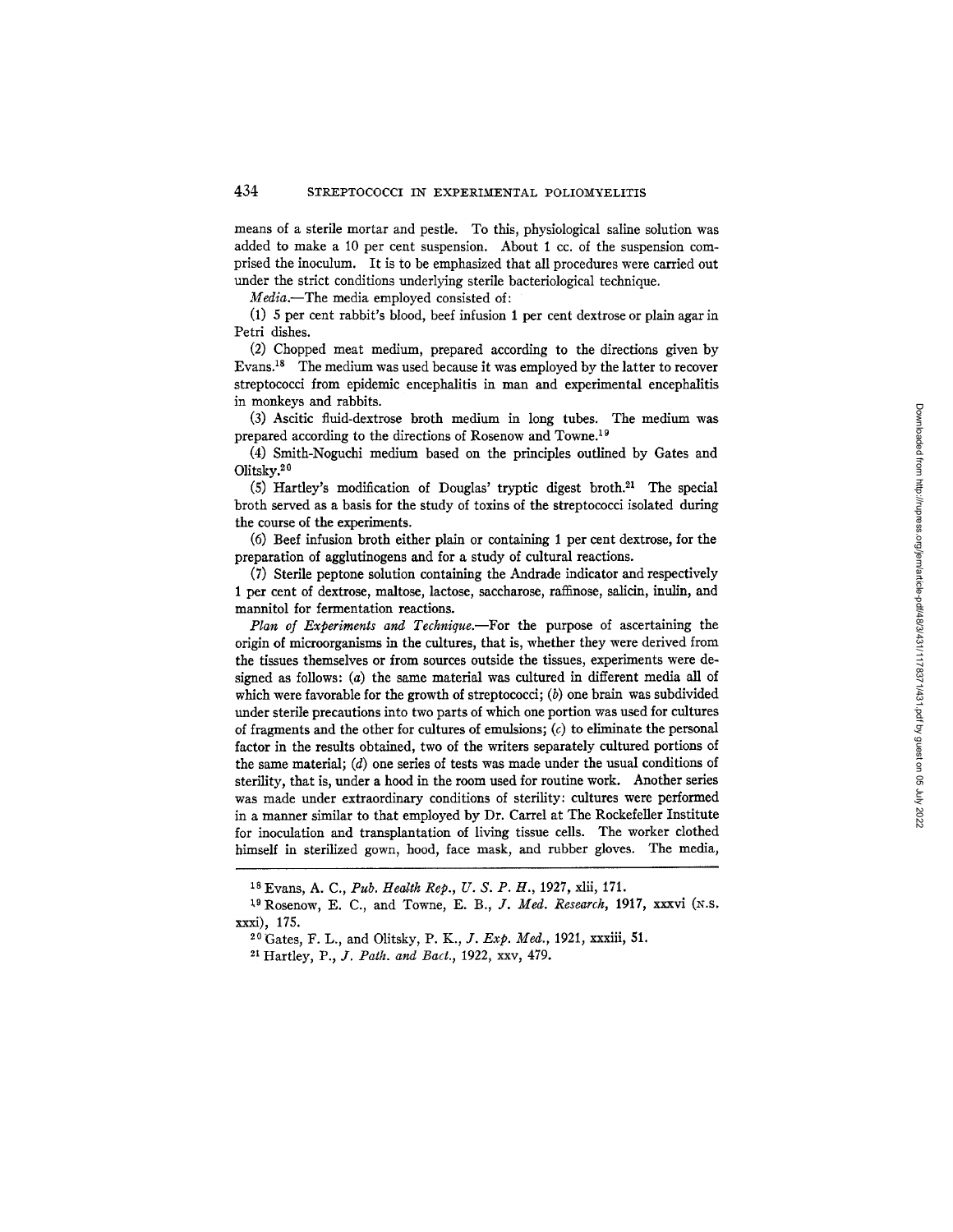material for cultivation, and instruments for cutting and grinding tissues were kept in sterile towels and treated as is done in modern surgical aseptic procedures. The room was especially adapted for elimination of air contaminants. It had no connection with the outside air and prior to the entry of the worker, motordriven, powerful water sprays were put into action for the purpose of clearing the atmosphere of particles. The effectiveness of the procedures is exemplified by the fact that on one occasion blood agar medium in Petri dishes kept open for 35 minutes revealed no colonies of microorganisms.

All cultures were incubated at 37°C. and whenever any tube showed evidence of growth, it was examined; negative tubes were retained for 14 days before a final reading was made. It may be stated here that growth of the bacteria occurred as a rule from 18 to 72 hours after inoculation.

#### *Cultivation Experiments.*

*Emulsions :--The* first series of experiments comprised cultures of emulsions of brains from 18 monkeys in chopped meat medium and in ascitic dextrose broth. These were made by two of the writers, one working under the hood in the room usually employed for routine work, and the other in the special room already described, one worker alternating with the other in different tests. In two of the experiments a third person substituted for one of the original group.

The results of this experiment indicate that when the cerebral tissue was ground and emulsified and this material used for culture, a number of microorganisms, of different species, could be recovered. The number but not the species could be influenced by environmental conditions: when the usual, although strict sterile precautions were followed, the percentage of tubes of ascitic dextrose broth medium positive was 60, and of chopped meat medium, 57. When extraordinary care for sterility was employed, the positive tubes were respectively 21 and 13 per cent of all in each series.

Further analyses of Tables I and II show that the bacteria commonly encountered in the cultures of poliomyelitic brain emulsions in ascitic broth and meat media were diphtheroids, staphylococci, non-hemolytic streptococci, and spore-bearing rods. The same species were found on the medium in the Petri dishes exposed to the atmospheres of the two environments in which the cultures were made. The average time of exposure was about 30 minutes, that is, during the course of the setting up of a particular series of cultures. The average number of colonies on a plate exposed under the hood was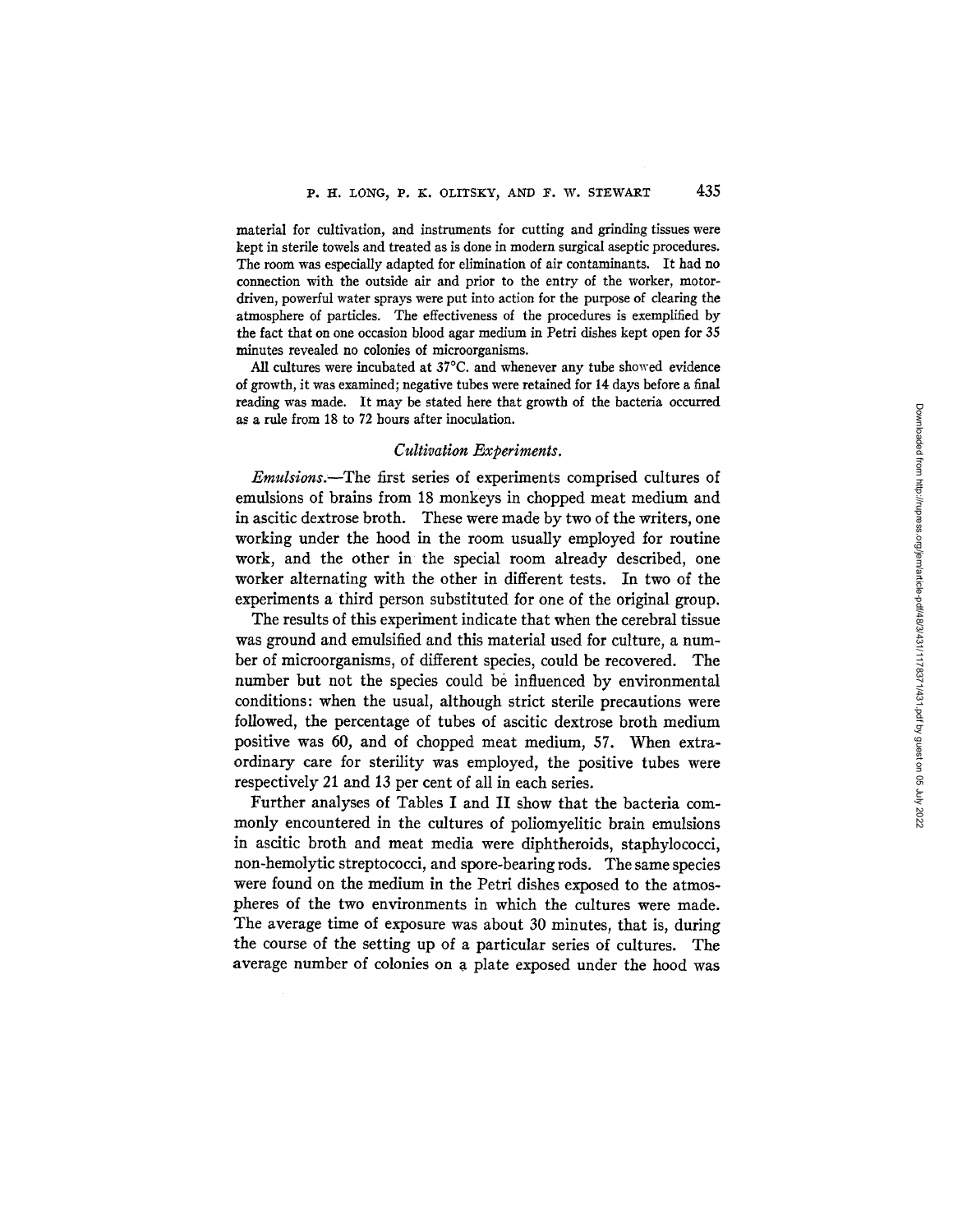|                                                        |                                                                                                                 | U |                                 |           | $\frac{1}{\sqrt{2}}$ | $\bullet$<br>ll                              | $\mathbf{a}$<br>$\mathbf{l}$<br>$\blacksquare$ | $\mathbf{a}$<br>ll | $\mathbf{\hat{c}}$<br>$\ddot{\phantom{0}}$<br>$\mathbf i$<br>$\frac{1}{1}$<br>〓 | 4<br>11<br>ᄇ | $\mathbf{r}$<br>ll | $\circ$<br>I<br>Η      |                | îņ,<br>ľ<br>Ι                                 | $\frac{1}{2}$<br>Π                       | 4<br>$\frac{1}{1}$ | 2<br>ľ<br>Η         |                      |         |            |
|--------------------------------------------------------|-----------------------------------------------------------------------------------------------------------------|---|---------------------------------|-----------|----------------------|----------------------------------------------|------------------------------------------------|--------------------|---------------------------------------------------------------------------------|--------------|--------------------|------------------------|----------------|-----------------------------------------------|------------------------------------------|--------------------|---------------------|----------------------|---------|------------|
|                                                        | No. of colonies on<br>opened plates                                                                             | Η |                                 |           |                      | $\mathbf{I}$<br>25<br>I(c)                   | $= 17$<br>$\blacksquare$                       | S9<br>J            | $41 =$<br>$I = 52$<br>Ξ                                                         | $=42$<br>ᆸ   | $1 = 16$           | $= 16$<br>$\mathbf{H}$ | $I = 18$       | $= 16$<br>$I = 14$<br>$\overline{\mathbf{u}}$ | $\infty$<br>N<br>$\overline{\mathbf{u}}$ | $I = 16$           | $=$<br>$\mathbf{H}$ | $I = not$            | counted | $\Pi = 12$ |
|                                                        |                                                                                                                 | O |                                 |           | $\bullet$            | $\circ$                                      |                                                | $\bullet$          | $\bullet$                                                                       |              | $\bullet$          |                        |                | $\bullet$                                     |                                          | $\bullet$          |                     |                      |         |            |
|                                                        | Miscella-<br>neous                                                                                              | щ | 0                               | $\bullet$ |                      | $\begin{matrix} 1 & 0 \\ 0 & 0 \end{matrix}$ |                                                | 0                  | 0                                                                               |              | $\bullet$          |                        | 1(d)           | 0                                             |                                          | $\bullet$          |                     | $\bullet$            |         |            |
|                                                        | Spore-<br>bearing                                                                                               | ပ |                                 |           | 0                    | $\bullet$                                    |                                                | $\bullet$          | $\bullet$                                                                       |              | $\bullet$          |                        |                | 0                                             |                                          | $\bullet$          |                     |                      |         |            |
|                                                        |                                                                                                                 | Н | $\bullet$                       | $\bullet$ | $\bullet$            | $\bullet$                                    |                                                | $\bullet$          | $\bullet$                                                                       |              | 0                  |                        | ⊷              | $\bullet$                                     |                                          | $\bullet$          |                     | $\bullet$            |         |            |
|                                                        |                                                                                                                 | ပ |                                 |           |                      |                                              |                                                | $\bullet$          | $\bullet$                                                                       |              | $\bullet$          |                        |                | $\bullet$                                     |                                          | $\bullet$          |                     |                      |         |            |
|                                                        | Staphylo-<br>cocci                                                                                              | H | 3(a)                            |           | $\sim$ 0             |                                              |                                                |                    | 0                                                                               |              |                    |                        | $\bullet$      | 2                                             |                                          |                    |                     |                      |         |            |
|                                                        |                                                                                                                 | ပ |                                 |           | 0                    | $\circ$                                      |                                                | $\bullet$          | $\blacksquare$                                                                  |              | $\blacksquare$     |                        |                | $\bullet$                                     |                                          | 0                  |                     |                      |         |            |
| Emulsions of Brain Cultured in Ascitic Dextrose Broth. | <b>Diphtheroids</b>                                                                                             | Ħ | 0                               | ы         | ₩                    |                                              |                                                | ٠                  | Ν                                                                               |              | 0                  |                        |                | 0                                             |                                          |                    |                     | m                    |         |            |
| TABLE I.                                               | $\begin{array}{c}\n\text{Mue.} \\ \text{Imody} \\ \text{strange} \\ \text{strange} \\ \text{occi}\n\end{array}$ | Ò |                                 |           | ٥                    | $\bullet$                                    |                                                | 0                  | $\bullet$                                                                       |              | $\bullet$          |                        |                | 0                                             |                                          | $\bullet$          |                     |                      |         |            |
|                                                        |                                                                                                                 | × | ÷                               |           | $\bullet$            | $\bullet$                                    |                                                | 0                  | $\bullet$                                                                       |              | $\blacksquare$     |                        | $\blacksquare$ | 0                                             |                                          | 0                  |                     | $\bullet$            |         |            |
|                                                        | No.<br>positive                                                                                                 | O |                                 |           | 0                    | $\ddot{\phantom{0}}$                         |                                                | 0                  | $\blacksquare$                                                                  |              | w                  |                        |                | 0                                             |                                          | Ó                  |                     |                      |         |            |
|                                                        |                                                                                                                 | E | ٠                               | 4         | S,                   | $\alpha$<br>ų                                |                                                | ıņ,                | 2                                                                               |              | Z                  |                        | ۰              | N                                             |                                          | 2                  |                     | 4                    |         |            |
|                                                        | No.<br>negative                                                                                                 | ပ |                                 |           | ς,                   |                                              |                                                | Ó                  | ĥ,                                                                              |              | ÷                  |                        |                | $\bullet$                                     |                                          | $\bullet$          |                     |                      |         |            |
|                                                        |                                                                                                                 | π | $\bullet$                       | iŋ,       |                      | ₩                                            |                                                | $\bullet$          | m                                                                               |              | ÷                  |                        | $\mathbf{a}$   | $\mathbf{e}$                                  |                                          | ₩                  |                     | $\ddot{\phantom{1}}$ |         |            |
|                                                        | xe<br>the                                                                                                       | U |                                 |           | Ó                    | $\circ$                                      |                                                | $\bullet$          | $\ddot{\bullet}$                                                                |              | iņ,                |                        |                | $\bullet$                                     |                                          | $\bullet$          |                     |                      |         |            |
|                                                        |                                                                                                                 | Ħ | $\bullet$                       | $\sim$ 0  |                      | $\circ$                                      |                                                | in,                | ĥ,                                                                              |              | ۰                  |                        | Ó              | L.                                            |                                          | $\bullet$          |                     | $\bullet$            |         |            |
|                                                        | Status                                                                                                          |   | Experimental poli-<br>omyelitis | ะ<br>4    | ።<br>₹               | ₹<br>$\ddot{ }$                              | ÷,<br>$\ddot{ }$                               |                    | 3<br>Ξ                                                                          |              | ¥<br>¥             |                        | Normal         | Experimental poli-                            | omyelitis                                | 3<br>z             |                     | ¥<br>÷               |         |            |
|                                                        | Monkey No.                                                                                                      |   |                                 | 2         | $\rightarrow$        | ₹                                            |                                                | ı,                 | Ó                                                                               |              | 1                  |                        | ∞              | ۰                                             |                                          | $\mathbf{a}$       |                     | $\mathbf{1}$         |         |            |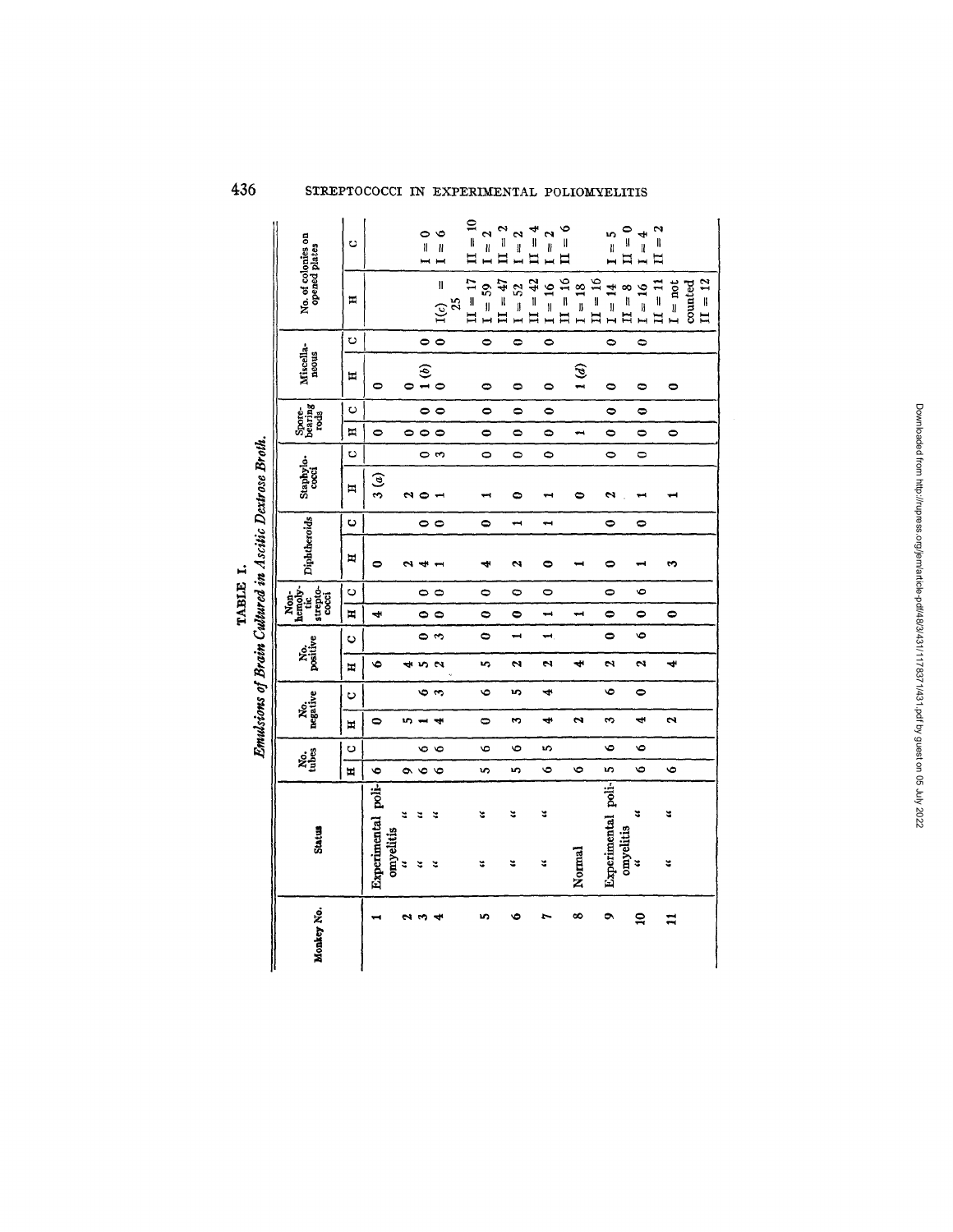|                           |                                       |                      |                             |                 |                                                                                |                          |                 |                      |                      |               |                          |                                                  |                          |                         |                         |                      |                      |            |            | (a) In one case admixed with streptococci. (b) M. tetragenus. (c) No. of plate indicated by Roman numeral. The<br>$\ddot{\phantom{a}}$ |
|---------------------------|---------------------------------------|----------------------|-----------------------------|-----------------|--------------------------------------------------------------------------------|--------------------------|-----------------|----------------------|----------------------|---------------|--------------------------|--------------------------------------------------|--------------------------|-------------------------|-------------------------|----------------------|----------------------|------------|------------|----------------------------------------------------------------------------------------------------------------------------------------|
| $\frac{1}{3}$             | $-20 +$                               |                      | Average No. of colonies $=$ |                 |                                                                                |                          |                 |                      |                      |               |                          | Per cent = $ 39+ 78+ 60+ 21+ $                   |                          |                         |                         |                      |                      |            |            |                                                                                                                                        |
|                           |                                       | $\bullet$            | ŋ                           | $\frac{1}{2}$   | $\overline{\mathbf{r}}$                                                        | $\frac{1}{4}$            | $\frac{18}{18}$ |                      | 36                   | $\frac{1}{6}$ |                          | $\frac{15}{ }$                                   | $\frac{1}{2}$            | $\overline{\mathbf{s}}$ | $\frac{43}{ }$          | 10871                |                      |            |            | Total 18                                                                                                                               |
|                           | $\overline{a}$<br>$\Pi =$             |                      |                             |                 |                                                                                |                          |                 |                      |                      |               |                          |                                                  |                          |                         |                         |                      |                      |            |            |                                                                                                                                        |
|                           | $I = 14$                              |                      | 1(h)                        |                 | $\overline{\bullet}$                                                           |                          | $\bullet$       |                      | 3(g)                 |               |                          |                                                  | $\ddot{}$                |                         | $\mathbf{\hat{z}}$      |                      | Ó                    | š          | ä          | $\frac{8}{18}$                                                                                                                         |
|                           | $\Pi = 12$                            |                      |                             |                 |                                                                                |                          |                 |                      |                      |               |                          |                                                  |                          |                         |                         |                      |                      |            |            |                                                                                                                                        |
|                           | $1 = 12$                              | $\overline{\bullet}$ | $\circ$                     |                 | $\begin{array}{c} 0 \\ 0 \end{array}$                                          | $\bullet$                | s               | $\bullet$            | $\mathbf{c}$         | $\frac{1}{2}$ | $\overline{\bullet}$     | $\bar{\bullet}$                                  | $\overline{\bullet}$     | $\overline{\bullet}$    | $\overline{\bullet}$    | $\overline{\bullet}$ | ್                    | ž          | 3          | $\mathbf{1}$                                                                                                                           |
| $\mathbf{u} = 1$          | $\Pi = 10$                            |                      |                             |                 |                                                                                |                          |                 |                      |                      |               |                          |                                                  |                          |                         |                         |                      |                      |            |            |                                                                                                                                        |
| $1 = 0$                   | $I = 8$                               | $\overline{\bullet}$ | $\overline{\phantom{0}}$    |                 | $\begin{array}{ c c } \hline \textbf{0} & \textbf{0} & \textbf{0} \end{array}$ | $\overline{\bullet}$     |                 |                      | $\bullet$            | $\circ$       |                          | $\begin{array}{c c} 1 & 0 \\ \hline \end{array}$ |                          | 5                       | in,                     | $\overline{\bullet}$ | ৢ                    | ă          | 3          | 15 <sub>15</sub>                                                                                                                       |
|                           | $I = 12$                              |                      | 1 <sub>0</sub>              |                 | $\overline{\bullet}$                                                           |                          | $\bullet$       |                      | 0                    |               | $\bullet$                |                                                  |                          |                         | iŋ,                     |                      | $\bullet$            | $\ddot{ }$ | $\ddot{ }$ |                                                                                                                                        |
|                           | $\Pi = 15$ $\Pi = 0$                  |                      |                             |                 |                                                                                |                          |                 |                      |                      |               |                          |                                                  |                          |                         |                         |                      |                      |            |            |                                                                                                                                        |
| $ I = 3$                  | $I = 17$                              | $\overline{\bullet}$ | $\bullet$                   | $\frac{1}{1}$ 0 |                                                                                | $\overline{\bullet}$     |                 | $\mathbf{\hat{z}}$   | $\mathbf{\tilde{c}}$ | $\bullet$     | $\overline{\phantom{0}}$ | $\overline{\mathbf{c}}$                          | $\overline{\phantom{a}}$ | $\frac{1}{4}$           | $\overline{\mathbf{z}}$ | $\overline{\bullet}$ | $\ddot{\bullet}$     | ă          | ă          | $\mathbf{14}$                                                                                                                          |
| $\mathbf{H} = \mathbf{0}$ | $\Pi = 37$                            |                      |                             |                 |                                                                                |                          |                 |                      |                      |               |                          |                                                  |                          |                         |                         |                      |                      |            |            |                                                                                                                                        |
| $I = 0$                   | $I = 35$                              | $\overline{\bullet}$ | 1(e)                        |                 | $\begin{array}{ c c } \hline \text{o} & \text{o} & \text{ } \end{array}$       | $\overline{\phantom{0}}$ | 0               | $\overline{\bullet}$ | ŋ                    | $\bullet$     | $\overline{\bullet}$     | $\overline{\phantom{0}}$                         | $\overline{\bullet}$     | 5                       | $\overline{\bullet}$    | $\overline{\bullet}$ | $\overline{\bullet}$ | ă          | A          | $\mathbf{13}$                                                                                                                          |
|                           | $\mathbf{U} = 16$   $\mathbf{U} = 12$ |                      |                             |                 |                                                                                |                          |                 |                      |                      |               |                          |                                                  |                          |                         |                         |                      |                      |            |            |                                                                                                                                        |
| $I = 1$                   | $0 1 = 12$                            |                      | 0   0   0   0               |                 |                                                                                |                          | $\overline{a}$  | $\overline{\bullet}$ | n                    |               |                          | 0000                                             | $\overline{5}$           |                         | 6   6   1   6           |                      |                      | ă          | ҉          | ä,                                                                                                                                     |
|                           |                                       |                      |                             |                 |                                                                                |                          |                 |                      |                      |               |                          |                                                  |                          |                         |                         |                      |                      |            |            |                                                                                                                                        |

**• • °**   $+\nvert$   $\frac{1}{2}$   $\frac{5}{2}$   $\frac{5}{2}$   $\frac{5}{2}$   $\frac{5}{2}$   $\frac{5}{2}$   $\frac{5}{2}$   $\frac{5}{2}$   $\frac{5}{2}$   $\frac{5}{2}$   $\frac{5}{2}$   $\frac{5}{2}$   $\frac{5}{2}$   $\frac{5}{2}$   $\frac{5}{2}$   $\frac{5}{2}$   $\frac{5}{2}$   $\frac{5}{2}$   $\frac{5}{2}$   $\frac{5}{2}$   $\frac{5}{2}$   $\frac{5$ ..i..i  $\frac{1}{2}$   $\frac{1}{2}$   $\frac{3}{2}$   $\frac{3}{2}$   $\frac{3}{2}$   $\frac{3}{2}$   $\frac{3}{2}$ : ፡ ፬  $\frac{11}{2}$   $\frac{11}{2}$   $\frac{11}{2}$   $\frac{11}{2}$   $\frac{11}{2}$   $\frac{11}{2}$   $\frac{11}{2}$  $\frac{e}{\vec{k}}$   $\frac{1}{\vec{k}}$   $\frac{d}{d\vec{k}}$   $\frac{e}{i\vec{k}}$ **, ~**  ~ m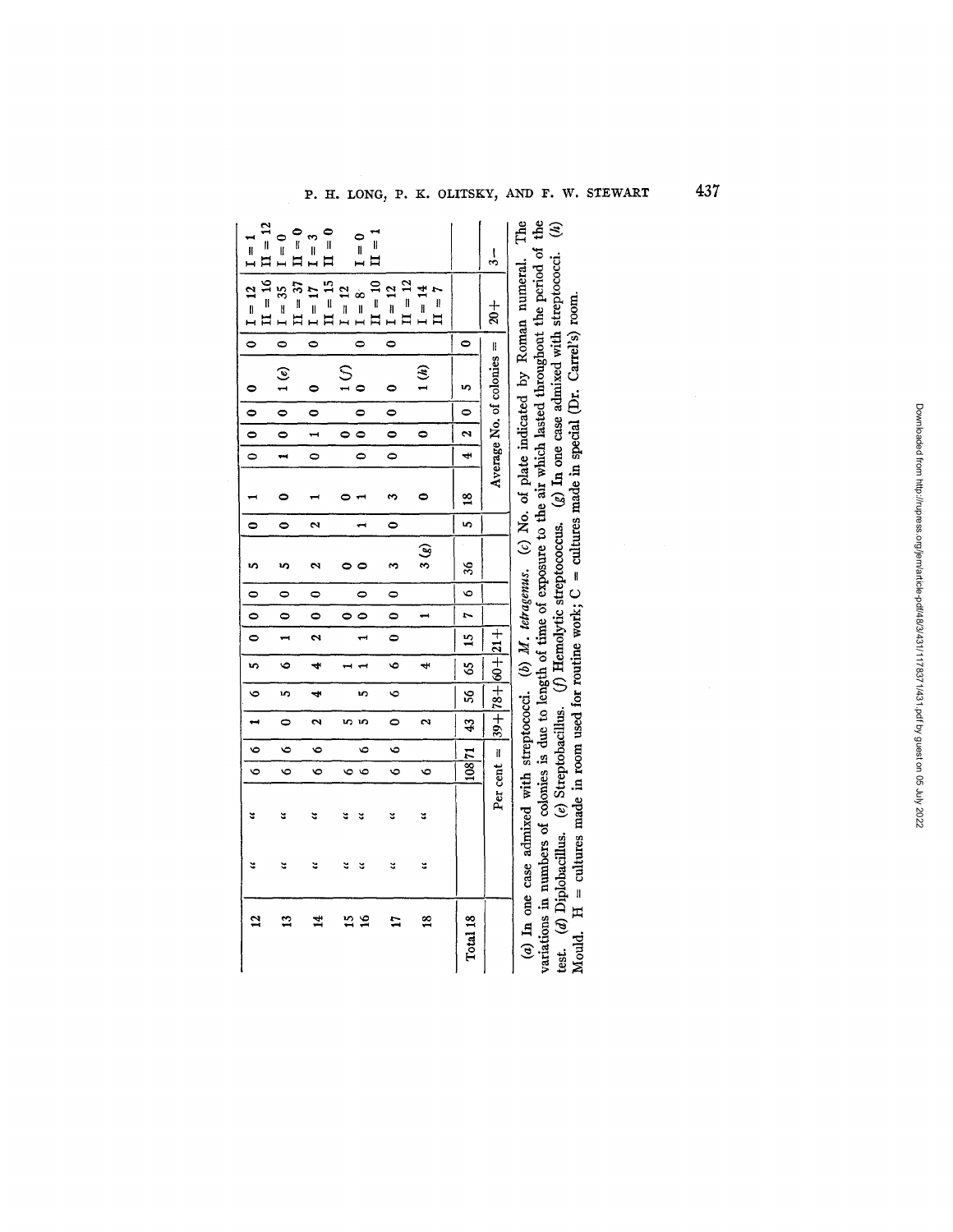about 20 and in Dr. Carrel's tissue culture room, about 3. There was evidently a correlation between the number of positive cultures with the number of bacteria in the air.

| Monkey No.<br>$(a)$     |    | No. tubes   |                         | No. negative<br>tubes |             | No. positive<br>tubes |             | Non-hemolytic<br>streptococci | Diphtheroids            |                | Staphylococci  |                | Spore-bearing<br>rods |   | Miscellaneous          |          |
|-------------------------|----|-------------|-------------------------|-----------------------|-------------|-----------------------|-------------|-------------------------------|-------------------------|----------------|----------------|----------------|-----------------------|---|------------------------|----------|
|                         | н  | $\mathbf c$ | $\,$ H                  | C                     | $\bf H$     | $\mathbf c$           | $\mathbf H$ | C                             | $\mathbf H$             | $\mathbf C$    | $\bf H$        | $\mathbf C$    | н                     | C | н                      | C        |
| $\mathbf{1}$            | 6  |             | 0                       |                       | 6           |                       | 4           |                               | 1                       |                | 1              |                | 0                     |   | 0                      |          |
| $\overline{\mathbf{c}}$ | 9  |             | 3                       |                       | 6           |                       | 1           |                               | $\overline{c}$<br>(b)   |                | (c)<br>4       |                | (b)<br>1              |   | 0                      |          |
| 3                       | 6  | 6           | 1                       | 6                     | 5           | 0                     | 1           | 0                             | 3                       | 0              | 0              | 0              | 0                     | 0 | $\left( d\right)$<br>1 | 0        |
| $\frac{4}{5}$           | 6  | 6           | 5                       | 4                     | 1           | 2                     | 0           | 0                             | $\bf{0}$                | $\bf{0}$       | 1              | 2              | 0                     | 0 | 0                      | 0        |
|                         | 5  | 7           | 1                       | 7                     | 4           | 0                     | $\bf{0}$    | 0                             | $\overline{\mathbf{4}}$ | 0              | 0              | 0              | 0                     | 0 | 0                      | 0        |
| 6                       | 5  | 6           | $\bf{0}$                | 6                     | 5           | 0                     | 0           | 0                             | 1                       | $\bf{0}$       | 3              | 0              | 1                     | 0 | 0                      | 0        |
| $\overline{7}$          | 6  | 5           | $\overline{c}$          | $\overline{4}$        | 4           | 1                     | 1           | 0                             | 1                       | 1              | 1              | 0              | 1                     | 0 | $\bf{0}$               | 0        |
| 9                       | 5  | 6           | 4                       | 5                     | 1           | 1                     | 0           | 0                             | $\bf{0}$                | 0              | 1              | 0              | 0                     | 1 | 0                      | 0        |
| 10                      | 6  | 6           | 4                       | $\overline{2}$        | 2           | 4                     | 0           | 4                             | $\bf{0}$                | $\bf{0}$       | $\overline{2}$ | 0              | 0                     | 0 | 0                      | 0        |
| 11                      | 6  |             | 5                       |                       | 1           |                       | $\bf{0}$    |                               | 1                       |                | 0              |                | 0                     |   | 0                      |          |
| 12                      | 6  | 6           | $\mathbf{1}$            | 6                     | 5           | 0                     | 0           | 0                             | $\bf{0}$                | $\bf{0}$       | 5              | 0              | 0                     | 0 | $\bf{0}$               | 0        |
| 13                      | 6  | 6           | 4                       | 6                     | 2           | 0                     | 0           | 0                             | $\overline{a}$          | 0              | 0              | 0              | 0                     | 0 | 0                      | 0        |
| 14                      | 6  | 6           | 6                       | 6                     | 0           | 0                     | 0           | 0                             | 0                       | $\bf{0}$       | $\bf{0}$       | 0              | 0                     | 0 | 0                      | 0        |
| 15                      | 6  |             | 1                       |                       | 5           |                       | 0           |                               | 1                       |                | 3              |                | 0                     |   | 1<br>(e)               |          |
| 16                      | 6  | 6           | $\overline{\mathbf{4}}$ | 5                     | 2           | 1                     | $\bf{0}$    | 0                             | $\overline{a}$          | 1              | $\bf{0}$       | $\bf{0}$       | $\bf{0}$              | 0 | 0                      | $\bf{0}$ |
| 17                      | 6  |             | 0                       |                       | 6           |                       | 0           |                               | $\overline{2}$          |                | 4              |                | 0                     |   | 0                      |          |
| Total 16                | 96 | 66          | 41                      | 57                    | 55          | 9                     | 7           | 4                             | 20                      | $\overline{2}$ | 25             | $\overline{2}$ | 3                     | 1 | $\overline{2}$         | $\bf{0}$ |
| $Per cent =$            |    |             | $42+$                   | $86+$                 | $57 + 13 +$ |                       |             |                               |                         |                |                |                |                       |   |                        |          |

TABLE II, *Emulsions of Brain Cultured in Chopped Meat Medium.* 

(a) For status of monkeys see Table I. Since these tests were made at the same time as those recorded in Table I, the control air cultures are not repeated here. (b) In one instance admixed with spore-bearing rod. (c) In one instance admixed with streptococci. *(d) M. tetragenus.* (e) Streptothrix. H and C as in Table L

In addition it will be noted that although two portions of the same poliomyelitic or non-poliomyelitic monkey brain were employed, the results of cultures of each portion were in most instances wholly dissimilar. A striking example is that of Monkey 10. In one environment, 10 of 12 tubes of medium yielded non-hemolytic streptococci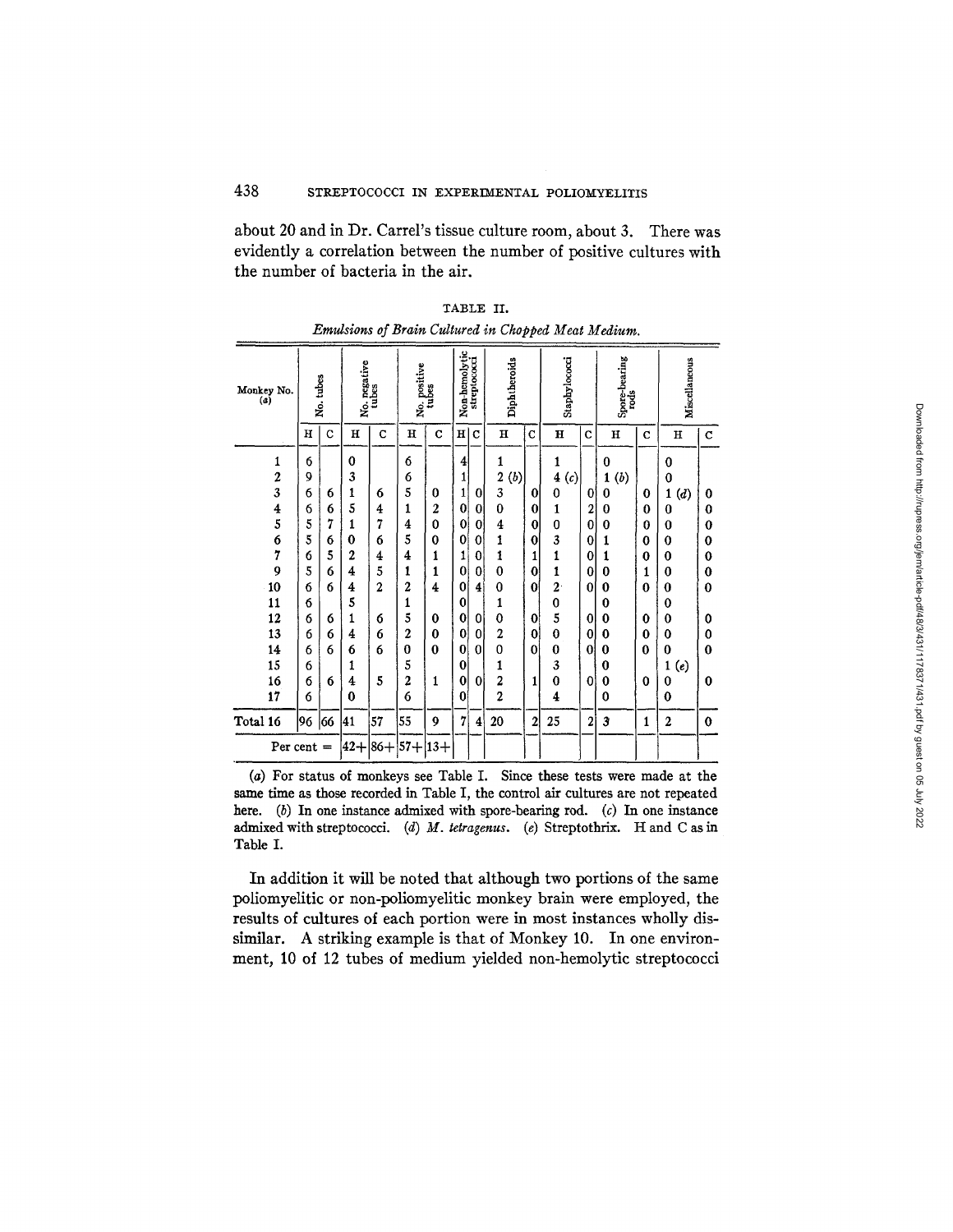(C, Tables I and II); in another room, of 12 tubes, 1 tube showed diphtheroids, 3 tubes staphylococci, and none revealed streptococci (H, Tables I and II).

Since the brains for culture were removed from monkeys while most of them were still relatively strong, although in different stages of flaccid paralyses, the notion that the bacteria were agonal invaders was not tenable. Moreover, the ground brain of the non-poliomyelitic monkey which was cultured at autopsy in ascitic broth also exhibited in different tubes diphtheroids, spore-bearing rods, diplobacilli, and non-hemolytic streptococci.

## TABLE III.

*Cultures of Fragments of Monkey Brain in Ascitic Broth and Chopped Meat Medium.* 

| Monkey No.   | <b>Status</b>                   |             | No. tubes<br>chopped meat<br>medium |    | No. tubes<br>ascitic<br>dextrose<br>broth |                       | No. of tubes<br>positive in<br>the meat<br>medium | No. of tubes<br>positive in<br>the broth |          |
|--------------|---------------------------------|-------------|-------------------------------------|----|-------------------------------------------|-----------------------|---------------------------------------------------|------------------------------------------|----------|
|              |                                 | $\mathbf H$ | C                                   | н  | C                                         | Ħ                     | c                                                 | н                                        | c        |
| $\mathbf{2}$ | Experimental polio-<br>myelitis | 9           |                                     |    |                                           | $\bf{0}$              |                                                   |                                          |          |
| 7            | $\epsilon$<br>$\epsilon$        | 6           | 5                                   | 5  | 6                                         | 0                     | 0                                                 | 0                                        | 0        |
| 8            | Normal                          | 6           |                                     | 6  |                                           | $\bf{0}$              |                                                   | 0                                        |          |
| 9            | Experimental polio-<br>myelitis | 5           | 6                                   | 5  | 6                                         | $\bf{0}$              | 0                                                 | 0                                        | $\Omega$ |
| 16           | $\epsilon$<br>$\epsilon$        | 6           |                                     |    | 6                                         | 0                     |                                                   |                                          | 0        |
| 17           | $\epsilon$<br>$\epsilon$        | 6           |                                     |    | 6                                         | 0                     |                                                   |                                          | 0        |
| 18           | $\epsilon$<br>$\epsilon$        |             |                                     | 6  |                                           |                       |                                                   | 1(a)                                     |          |
| Total 7      |                                 | 38          | 11                                  | 22 | 24                                        | 0                     | 0                                                 | 1                                        | $\bf{0}$ |
|              |                                 |             | Total No. tubes 95                  |    |                                           | Total positive 1 tube |                                                   |                                          |          |

(a) Diphtheroids. H and C as in Table I.

In general, the results of cultivation of emulsions of ground poliomyelitic and non-poliomyelitic cerebral tissues of monkeys parallel closely those of cultivation from herpes virus encephalitis of rabbits and guinea pigs, already reported.<sup>13</sup> In the last mentioned disease, it was shown that the various bacteria of common species, including the streptococci, were contaminants introduced during the process of grinding. Furthermore, in herpes virus encephalitis no growth of microorganisms was obtained when fragments, instead of ground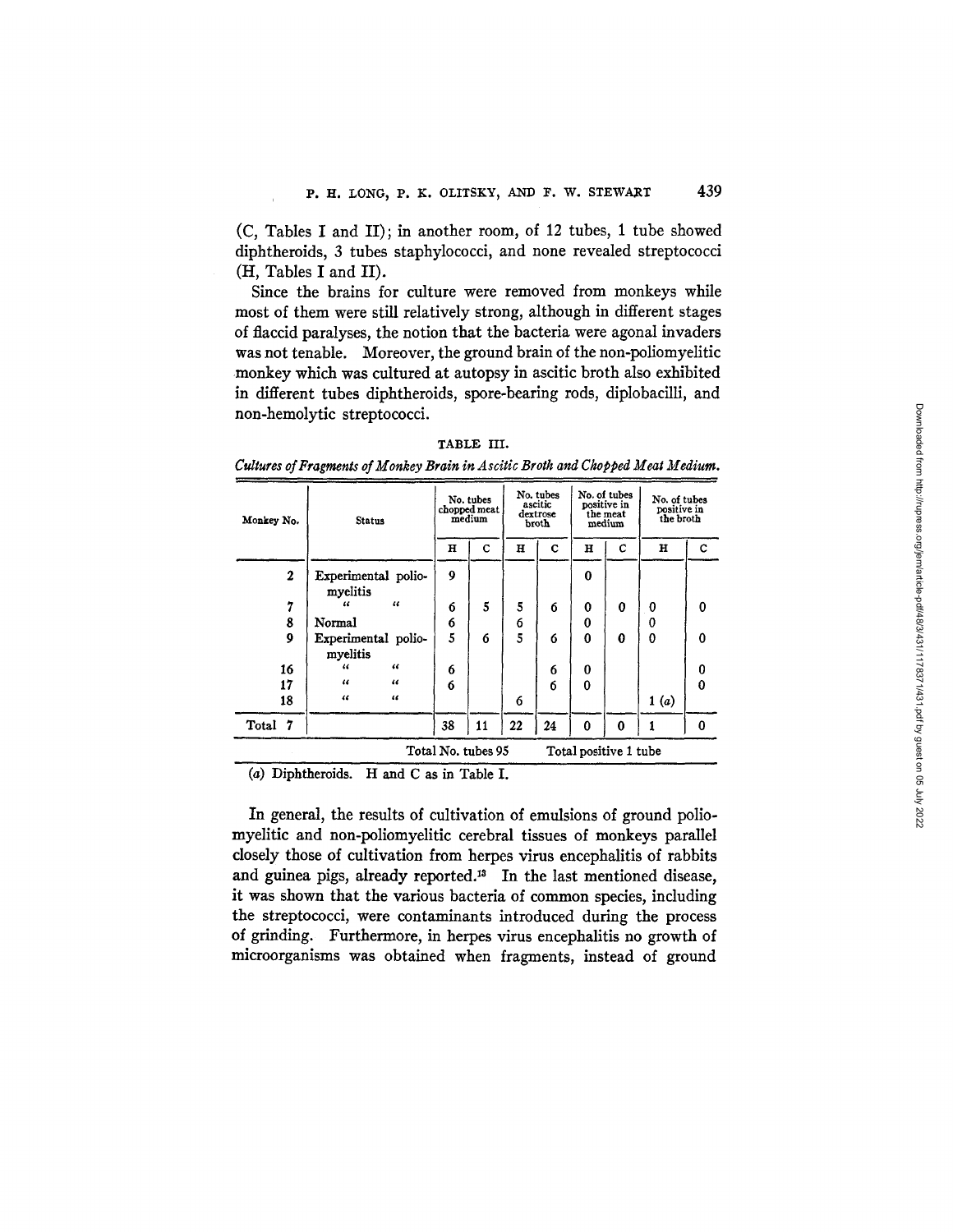material, were used. How this applies in turn to poliomyelitic brain cultures is illustrated by Table III.

*Fragments.--7* of the monkey brains which were cultured in the form of ground material were also cultured in the form of fragments.

Table III shows that of a total number of 95 tubes containing ascitic dextrose broth or chopped meat medium and fragments of monkey brains, 6 poliomyelitic and 1 non-poliomyelitic, only 1 exhibited growth. The positive tube contained diphtheroids. If a comparison be made with the cultures of emulsions of the same brains and the same media (Tables I and II), it will be plain that with poliomyelitic brains just as with herpes virus encephalitis brains, cultures of ordinary bacteria occurred as a consequence of emulsifying the cerebral tissues. Again it should be emphasized that the results shown in all three tables were derived from portions of the same brain.

In an additional experiment, a poliomyelitic brain from Monkey 15 was cut into fragments, the fragments placed in broth at 37°C. for 24 hours, and then transferred to 6 tubes of ascitic dextrose broth and 6 tubes of chopped meat medium. The latter medium was, after 14 days incubation, negative but the ascitic broth cultures showed nonhemolytic streptococci in 2 tubes, staphylococcus, diphtheroids, and streptothrix in single respective tubes. This test was made in the routine culture room. It should be compared with the findings in the same material as given in Tables I and II. It is obvious that the results in this case depended on the additional handling of the brain.

To summarize, a variety of ordinary bacteria including nonhemolytic streptococci can be recovered from cultures of poliomyelitic monkey brains. They appear irregularly in tests with different portions of the same brain, occurring sometimes in one favorable medium but not in another, frequently in one room but not in a second, often when only the usual bacteriological technique for sterility is followed but much less often when extraordinary precautions for sterility are maintained, and generally in emulsions of the brain but not in its fragments. Furthermore, the bacteria are similar to those often recovered from the air of the place in which the cultures are made. What has been said, therefore, of herpes virus encephalitis can be stated again as applying to experimental poliomyelitis in monkeys, namely, the bacteria are introduced into the material for culture during grinding. 13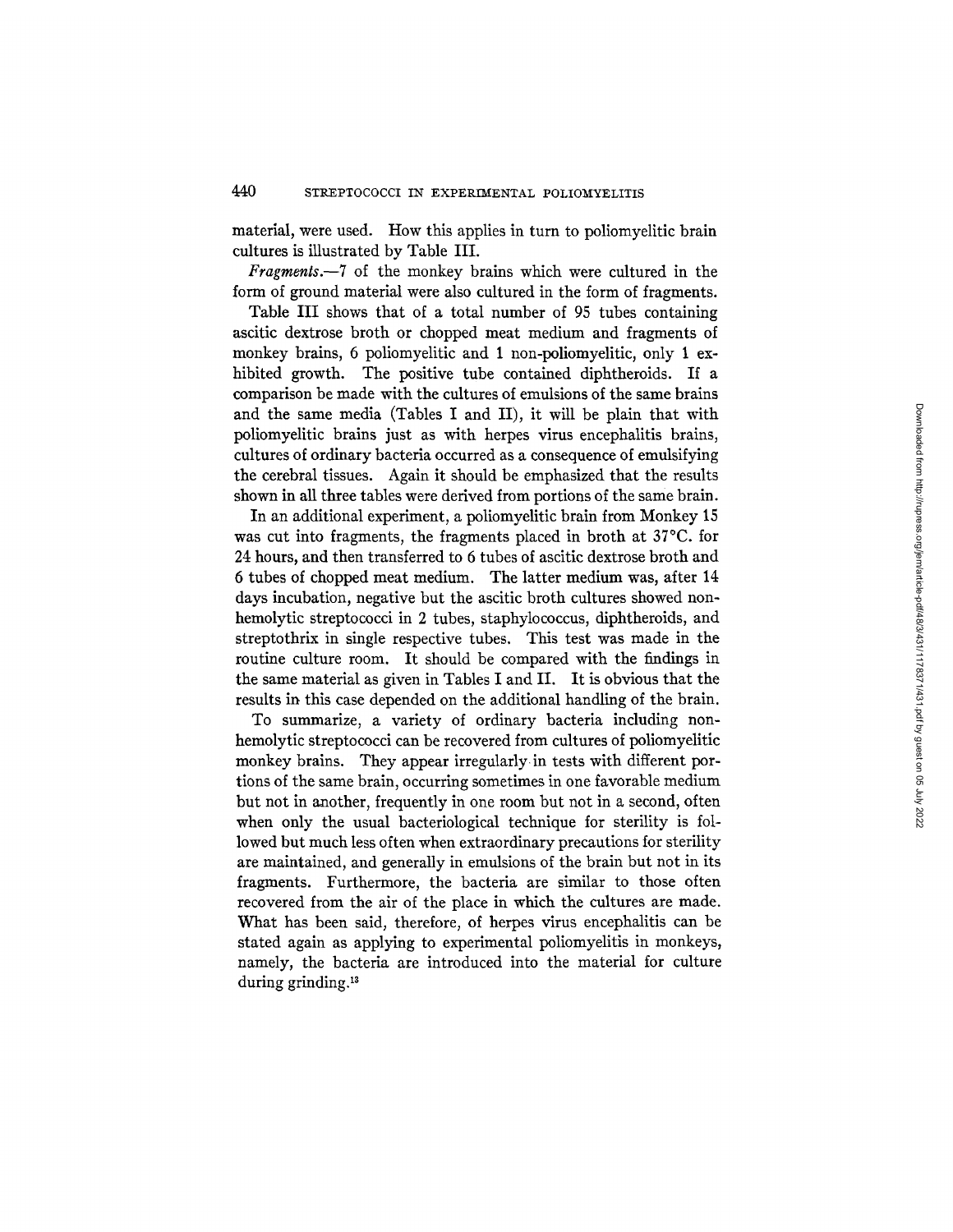*Smith-Noguchi Medium.--This* opinion is further supported by results of cultures in the Smith-Noguchi medium, although the primary purpose of this series of cultivation tests was the recovery of the globoid bodies of Flexner and Noguchi.<sup>22</sup> The cultures were made with fragments of monkey brain in ordinary Smith-Noguchi medium<sup>20</sup>

| Monkey No.<br>(a) |              | No. of<br>tubes | positive     | No. of<br>tubes |              | Diphthe-<br>roids |              | Non-<br>hemolytic<br>streptococci |          | Staphylo-<br>cocci |              | Miscellaneous |          | Globoid<br>bodies |
|-------------------|--------------|-----------------|--------------|-----------------|--------------|-------------------|--------------|-----------------------------------|----------|--------------------|--------------|---------------|----------|-------------------|
|                   | $\mathbf{o}$ | в               | o            | B               | o            | в                 | $\mathbf{o}$ | в                                 | O        | B                  | $\mathbf{o}$ | B             | O        | B                 |
| 3                 | 5            | 5               | 1            | $\bf{0}$        | $\mathbf{1}$ | $\bf{0}$          | $\Omega$     | $\bf{0}$                          | 0        | $\bf{0}$           | 0            | 0             | $\bf{0}$ | 0                 |
| 4                 | 6            | 6               | 1            | 6               | 0            | $\overline{2}$    | 0            | 0                                 | 1        | $\bf{0}$           | 0            | (b)<br>1      | $\bf{0}$ | 3                 |
| 5                 | 5            | 5               | 4            | 0               | 1            | $\Omega$          | Í            | 0                                 | 1        | $\bf{0}$           | (c)<br>1     | 0             | $\Omega$ | 0                 |
| 6                 | 5            | 5               | $\mathbf{2}$ | 1               | 1            | $\bf{0}$          | 0            | 0                                 | 1        | $\bf{0}$           | 0            | (d)<br>1      | $\Omega$ | $\bf{0}$          |
| 7                 | 6            | 6               | 1            | $\overline{2}$  | 1            | 1                 | 0            | 0                                 | 0        | 0                  | 0            | (c)<br>1      | 0        | 0                 |
| 8                 | 6            | 6               | 4            | 1               | $\mathbf{z}$ | $\Omega$          | 0            | 1                                 | 0        | 0                  | 2<br>(c)     | 0             | 0        | $\bf{0}$          |
| 9                 | 6            | 6               | 0            | 0               | 0            | 0                 | 0            | 0                                 | 0        | 0                  | 0            | $\bf{0}$      | 0        | $\bf{0}$          |
| 10                | 6            | 6               | 0            | 0               | 0            | 0                 | 0            | 0                                 | 0        | $\bf{0}$           | 0            | $\bf{0}$      | 0        | $\bf{0}$          |
| 11                | 6            | 6               | $\bf{0}$     | 1               | 0            | 1                 | 0            | 0                                 | 0        | 0                  | 0            | $\bf{0}$      | 0        | 0                 |
| 12                | 6            | 6               | 0            | 0               | 0            | $\bf{0}$          | 0            | 0                                 | 0        | 0                  | 0            | $\bf{0}$      | 0        | 0                 |
| 13                | 4            | 5               | 1            | 1               | 0            | 0                 | 0            | $\bf{0}$                          | 0        | 0                  | 0            | 0             | 1        | 1                 |
| 14                | 6            | 6               | 0            | 0               | 0            | $\bf{0}$          | 0            | $\bf{0}$                          | 0        | $\bf{0}$           | 0            | $\bf{0}$      | 0        | 0                 |
| 16                | 6            | 6               | 0            | 0               | 0            | $\bf{0}$          | 0            | $\Omega$                          | 0        | 0                  | 0            | $\bf{0}$      | 0        | 0                 |
| 17                | 6            | 6               | $\bf{0}$     | 1               | $\bf{0}$     | 1                 | $\bf{0}$     | $\bf{0}$                          | $\bf{0}$ | $\bf{0}$           | 0            | $\bf{0}$      | $\bf{0}$ | 0                 |
| Total 14          | 79           | 80              | 14           | 13              | 6            | 5                 | $\mathbf{1}$ | 1                                 | 3        | $\bf{0}$           | 3            | 3             | 1        | 4                 |

TABLE IV. *Cultivation of Fragments in Smith-Noguchi Medium.* 

(a) The status of these monkeys is given in Table I. Compare with Tables I to III for results on aerobic cultivation. (b) Streptothrix. (c) Spore-bearing rod. (d) Diplococcus. O = Ordinary Smith-Noguchi medium and  $B = Bo\ddot{\varepsilon}z'$ apparatus.

and similar medium having no petrolatum seal but placed in an anaerobic apparatus described by Boëz. $2^3$  The results are given in Table IV.

There is general agreement on the difficulty of avoiding contamination in the Smith-Noguchi technique. In the series shown in Table IV *27* of 159 tubes exhibited different bacteria. The number of positives

s2 Flexner, S., and Noguchi, *H., ]. Exp. Med.,* 1913, xviii, 461.

<sup>&</sup>lt;sup>23</sup> Boëz, L., *J. Bact.*, 1927, xiii, 227.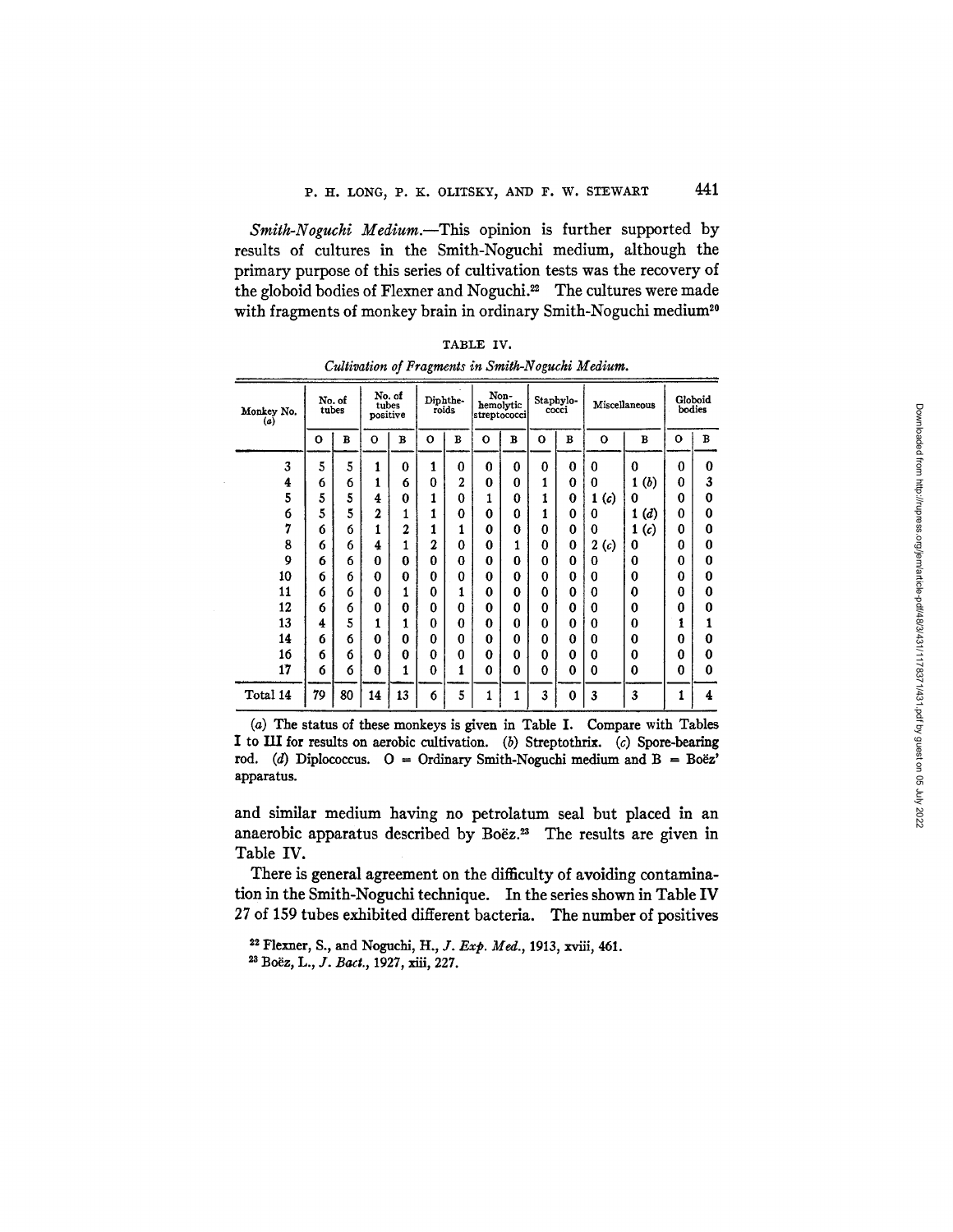might have differed if one instead of three workers had made all the tests. However, in the case of 2 monkeys (Nos. 5 and 6), emulsions of ground brain were also planted in Smith-Noguchi medium; 10 of 12 tubes showed different bacteria.

With respect to the isolation of globoid bodies, it is to be noted that they were obtained from the poliomyelitis brains of 2 of the 14 monkeys (Table IV). In 1 case, 3 of 12 tubes were positive, and in the other 2 of 9 tubes. 1 culture in its first generation was inoculated intracerebrally into a monkey; no signs of experimental poliomyelitis developed.<sup>24</sup>

The globoid bodies were found to be distinct microorganisms but differed from the streptococci recovered in the tests and from those obtained from Rosenow. They were definitely anaerobic; indeed, in one instance, a transplant from a culture in ascitic agar kept in the dark at room temperature for about 9 years was still viable and anaerobic. On the other hand, the inoculation of streptococci into Smith-Noguchi medium failed to bring about their conversion to globoid type. 9 strains of streptococci, including 3 of Rosenow's series, planted in the medium and examined after 14 days incubation showed death of 2, somewhat smaller forms in 3, and no change in the remaining strains. Transfer of the survivors to aerobic medium yielded profuse growths of typical large cocci or coccoid forms. These conditions prevailed through 3 successive subplants in Smith-Noguchi medium at 14 day intervals.

## *Properties of the Streptococci.*

31 strains of non-hemolytic streptococci were collected for comparative study. In this collection were 7 strains of Rosenow, all of which were stated to be derived from poliomyelitis;<sup>25</sup> 1 was recovered from "ground" broth and 3 from ground chopped meat

<sup>24</sup> In this connection it is of interest to record a repeated experiment in which fragments of poliomyelitic brain were placed in broth and kept for 14 days under aerobic and anaerobic conditions. At the end of this time, the fragments were removed and ground in saline solution and injected intracerebrally in monkeys. Neither the aerobic nor the anaerobic material was found to be active.

<sup>25</sup> 3 of the strains were given us by Dr. Rosenow, 3 by Eli Lilly and Company. and 1 was obtained from the American Type Culture Collection.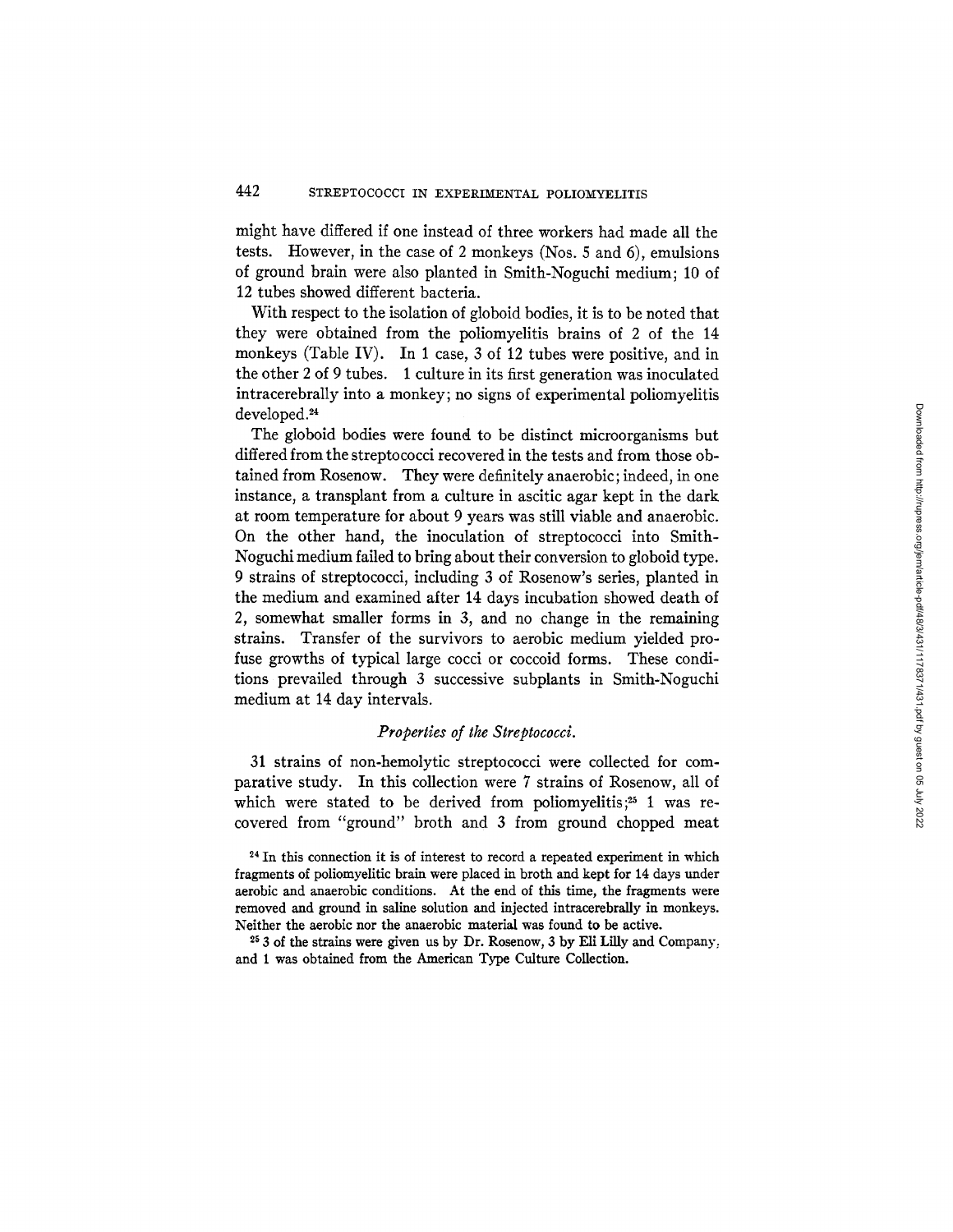medium, already described;<sup>13</sup> 2 from herpes virus encephalitis in rabbits ;13 2 from normal guinea pig brain ;13 5 from the air in the rooms in which the cultures were made; 1 from a non-poliomyelitic monkey brain; and 10 from poliomyelitic monkey brains. In addition there were included 1 strain of enterococcus and 1 of hemolytic streptococcus-the latter being recovered from the air.

*Cultural Characteristics.--With* few exceptions, the non-hemolytic streptococci produced on rabbit blood agar small, round, greenish tinged colonies with a very narrow zone of clearing; exceptional colonies did not produce this zone. On rabbit blood dextrose agar the colonies precipitated the medium to dark brown, just underneath and surrounding the colony. In fluid medium, consisting of chopped meat broth, ascitic dextrose broth, dextrose and plain broth, all the streptococci grew profusely within 18 to 48 hours. The dextrose media showed a granular appearance along the sides and a heavy, whitish precipitate; the other media revealed either granular or diffuse, but also luxuriant growths.

Morphologically long chained forms predominated but 2 of Rosenow's cultures and some selected streptococci obtained from the air and from other non-poliomyelitic sources revealed diplococcus forms often in short chains. All showed pleomorphism, and when a long chained form was inoculated into a rabbit, the tissues would usually reveal diplococcus forms; this happened irrespective of the source of the culture.

Tests for fermentation were made on 24 cultures of the nonhemolytic streptococci. Four distinct groups containing cultures having identical reactions could be determined; the reactions of each group as a whole, however, differed from those of the others. A fifth group contained 11 heterogeneous strains which were unrelated to any of the others. All cultures were classified as follows:

| Group I.   | 1 strain of streptococcus obtained from air (Dr. Carrel's room).                 |
|------------|----------------------------------------------------------------------------------|
|            | 2 strains of Rosenow's series given us by Eli Lilly and Company.                 |
| Group II.  | 1 strain of streptococcus obtained from air (hood).                              |
|            | 1 strain from non-poliomyelitic brain.                                           |
|            | 1 strain from poliomyelitic brain.                                               |
| Group III. | 1 strain (No. 349) of Rosenow's series from American Type<br>Culture Collection. |
|            | 1 strain obtained from Rosenow.                                                  |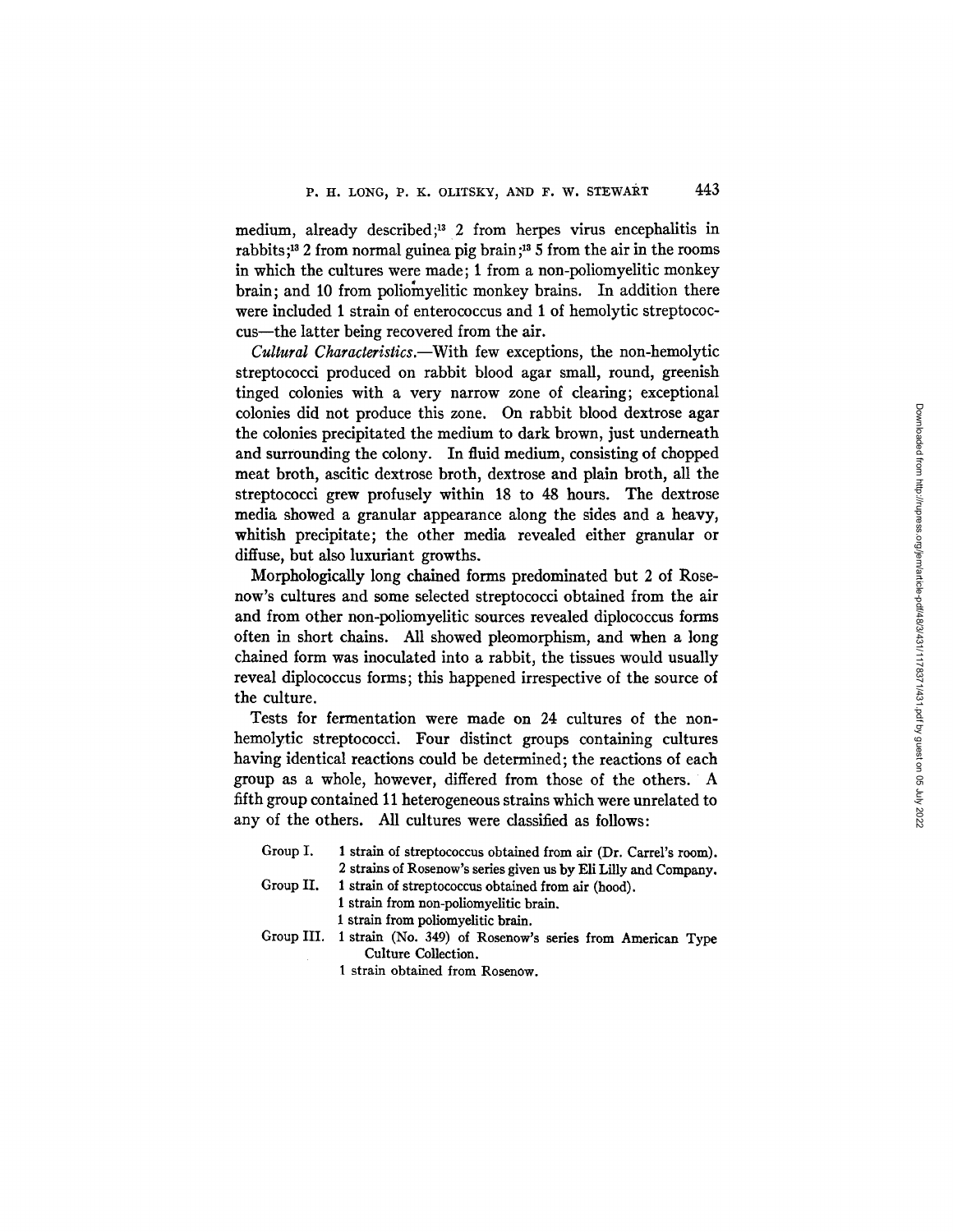Group IV. 3 strains from poliomyelitic brains. 2 strains obtained from Rosenow.

Group V. Heterogeneous. Includes 2 strains obtained from the air, 1 from Eli Lilly and Company, and 8 from poliomyelitic monkey brains. In this group only one culture fermented mannitol; 3, salicin; 6, inulin (3 faintly so); 3, raffinose; and all fermented dextrose, maltose, lactose, and saccharose.

It is noteworthy that there was no uniformity in fermentation reactions. Furthermore, when 2 or more cultures were recovered from the same brain, the individual growths showed different responses to the tests.

*Serological Reactions.*—With regard to direct and cross-agglutination reactions with rabbit immune serum, the different cultures of non-hemolytic streptococci, irrespective of source, also showed a marked heterogenicity.

Rabbits were immunized by the method of injecting intravenously first dead then living cultures. 3 to 4 inoculations were given at daily intervals and after a rest of 4 to 5 days, the daily series was continued, proceeding thus for over a month. 10 days after the last injection, the rabbits were exsanguinated. The blood serum then revealed agglutinins in dilutions of  $1:320$  to  $1:5120$  to homologous strains. In only one instance was the titre 1:40.

As antigens for the preparation of the rabbit serum, 10 strains were used, of which 7 were directly or indirectly obtained from Rosenow and were classified by him as "poliomyelitic" streptococci; 2 were recovered from cultures of "ground" broth or chopped meat medium; 13 and 1 was derived from cultures of poliomyelitic monkey brain. Agglutination tests were set up after the manner of Rosenow with the 10 sera and 25 different cultures. The latter included an enterococcus, *a Micrococcus tetragenus,* a hemolytic streptococcus, and 22 strains of nonhemolytic streptococci derived from the air, from media, from non-poliomyelitic guinea pig and monkey brains, and from poliomyelitic monkey brains.

A summary of the results reveals that 3 of the sera prepared with 3 cultures, 2 of which were derived respectively from "ground" media and 1 from a poliomyelitic monkey brain, agglutinated only the homologous cultures. The remaining 7 sera agglutinated, apart from the homologous strains, very few of the 25 cultures put to test. The latter 7 sera were all prepared with different strains ultimately derived from Rosenow. The positive results with these sera follow:

Serum 809, positive only with 2 strains of streptococci obtained from poliomyelitic monkey brains, in dilutions of 1:640 and 1:2560; and Serum 866, positive only with 1 similar strain (1:160). Serum 2254, positive only with 2 other Rosenow strains (1:160 and 1:320). Thus also Serum 349 (1:160 and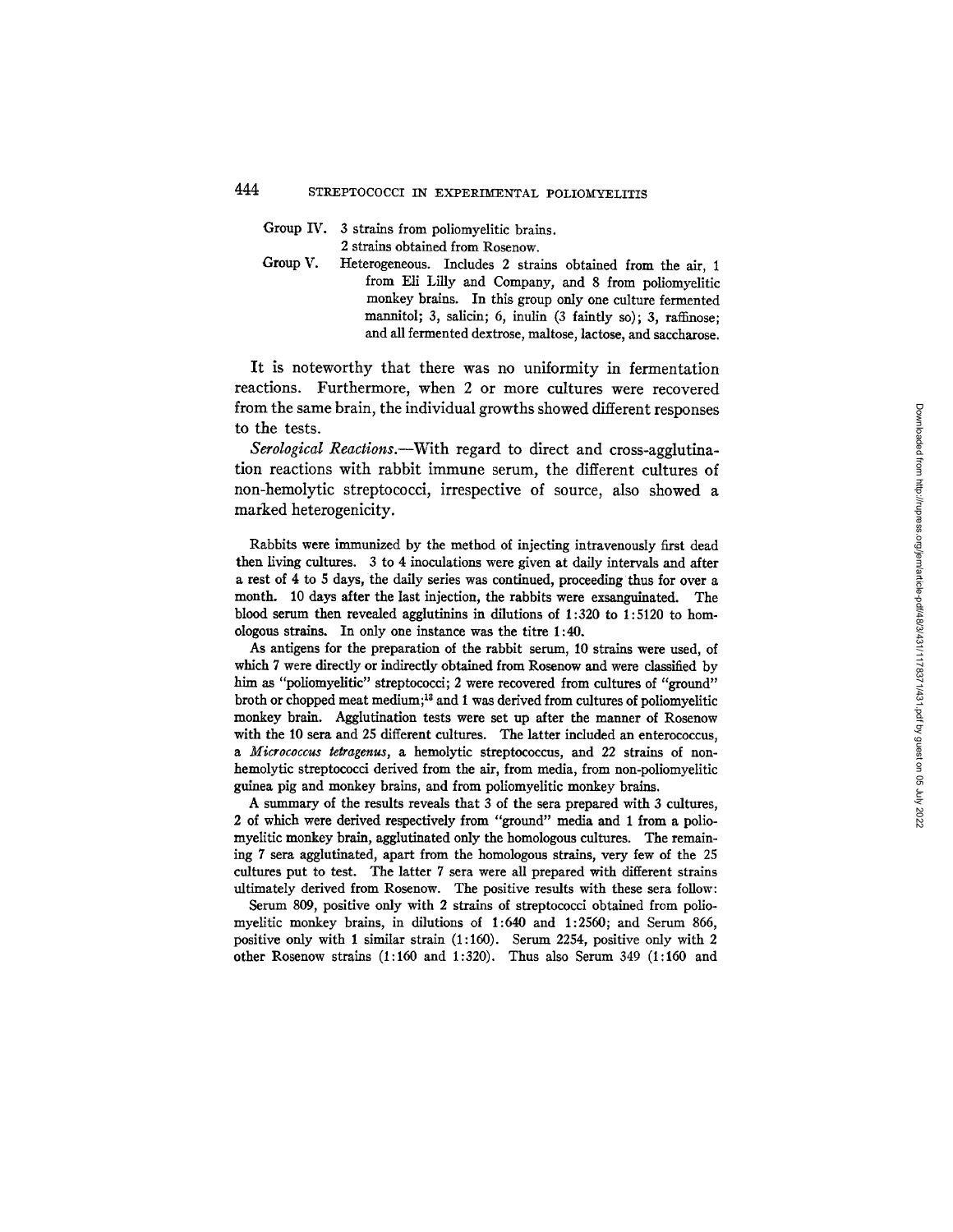1:1280). Serum *3002,* positive only with 1 other Rosenow strain (1:40); **similar**  to this was Serum 3007 (1 : 1280). Serum 3005, positive only with 1 other **Rosenow**  serum (1:320) and with a non-hemolytic streptococcus obtained from ground normal guinea pig brain.

One may therefore conclude that from the view-point of serological reactions the non-hemolytic streptococci, whether obtained from poliomyelitic or other material, form a class of bacteria of dissimilar antigenic function. Furthermore, pooled serum from monkeys recovered from experimental poliomyelitis (and similar serum from normal monkeys, employed as control) failed to agglutinate any of the non-hemolytic streptococci, including Rosenow's 7 strains. Finally, a similar heterogenicity among the poliomyelitic and among the non-poliomyelitic streptococci was revealed by precipitin tests.

*Skin Reactions in Rabbits.--No* skin reactions were noted in rabbits when the animals were injected intracutaneously with a filtrate from Hartley's modification of Douglas' tryptic digest broth $21$  inoculated with Rosenow's strains of streptococci and incubated for 10 days, nor were skin reactions visible with lysates of these microorganisms prepared *in vivo in* immunized rabbits.

*Pathogenicity for Rabbits.--It* has been stated by Rosenow and others that rabbits dying of streptococcus infection showed signs and lesions identical with those of poliomyelitis in man and monkeys.<sup>1,2,4</sup>

36 rabbits were inoculated intracerebrally with 0.35 cc. to 0.4 cc. of 18 to 24 hour old broth cultures of non-hemolytic streptococci derived from the air, from non-poliomyelitic and poliomyelitic monkey brains. 18 different cultures **were**  used and each was inoculated into 2 rabbits. The results are tabulated on page 446.

In spite of the fact that the filtrable virus of poliomyelitis cannot be successfully implanted on the nervous tissue of rabbits,<sup>26</sup> the streptococci, on the other hand, readily induced a reaction which is not characteristic of the virus of poliomyelitis but is typical of streptococcus infection. It is to be noted that the microorganisms derived from poliomyelitic and non-poliomyelltic tissues; or from the air; or, as has been previously reported,<sup>13</sup> from "ground" medium, and from ground normal or herpes virus-infected brain, show no distinctive effects in rabbits. Many of the cultures of streptococci,

28 Flexner, S., and Lewis. *P. A.. J. Am. Med. Assn.,* 1910, liv, 45.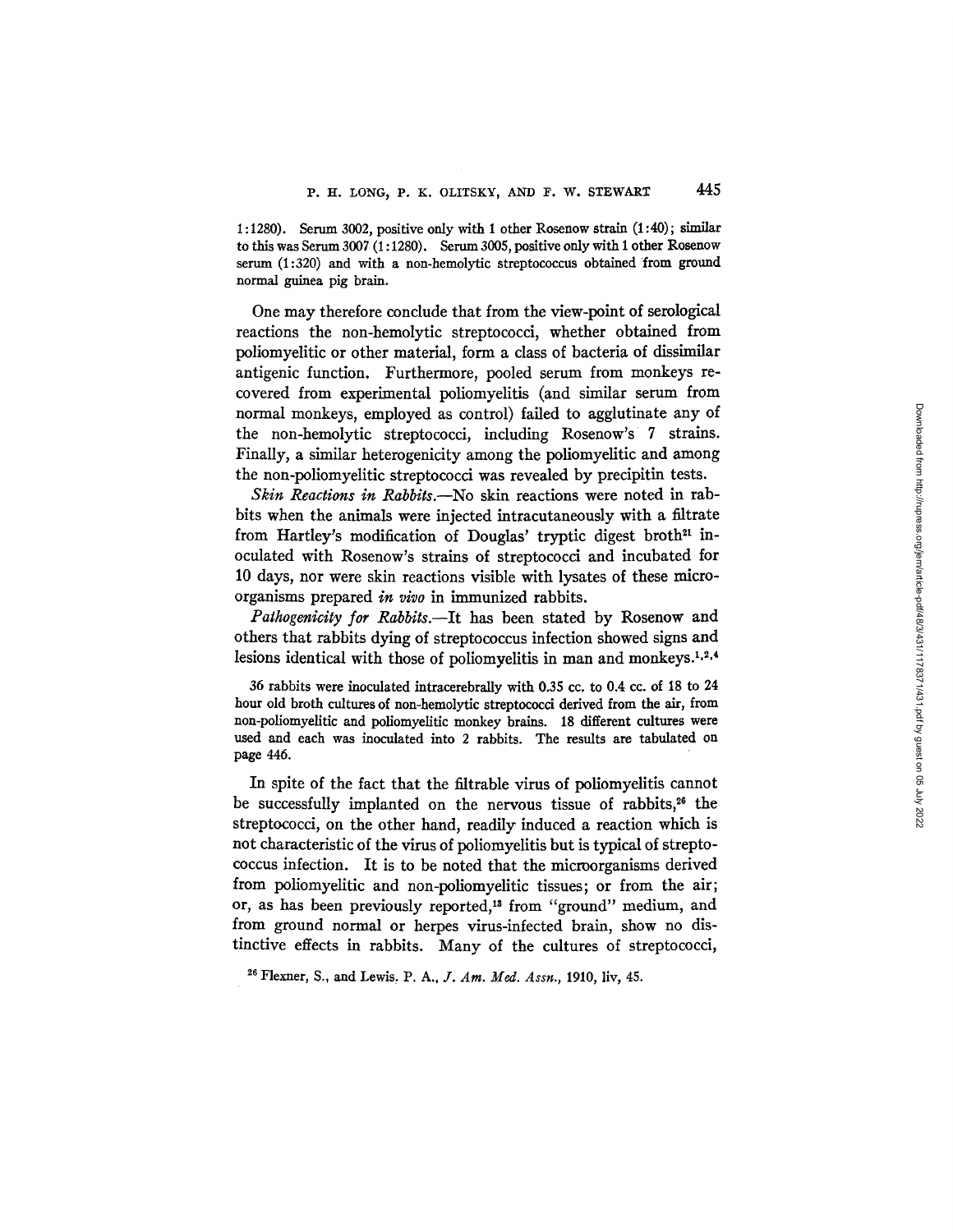obtained from different sources, are pathogenic for rabbits, producing purulent meningoencephalitis complicated by streptococcic septicemia, and few of these bacteria are apparently non-pathogenic. It is noteworthy that some rabbits are resistant to pathogenic strains -- an observation also made in the studies on herpes virus encephalitis.<sup>13</sup>

| Strain  | Source                                  |            | Results in each of 2 rabbits                   |
|---------|-----------------------------------------|------------|------------------------------------------------|
| 3002(a) | Rosenow (from poliomyelitic<br>tissue)  |            | 1 died within 24 hrs.; the other sur-<br>vived |
| 3005    | 16                                      | 44         | <b>Both survived</b>                           |
| 3007    | $\epsilon$                              | $\epsilon$ | "<br>died within 24 hrs.                       |
| 349     | $\epsilon$                              | $\iota$    | 1 died within 24 hrs.; the other sur-<br>vived |
| 809     | $\epsilon$                              | $\epsilon$ | Both died within 24 hrs.                       |
| 866     | u                                       | $\epsilon$ | æ<br>$\epsilon$<br>œ                           |
| 2254    | $\epsilon$                              | ш          | u<br>survived                                  |
| 1       | Experimental poliomyelitis of<br>monkey |            | 46<br>died within 48 hrs.                      |
| 3       | ш                                       | u          | 1 died within 48 hrs.; the other sur-<br>vived |
| 6       | $\ddot{\phantom{a}}$                    | u          | u<br>46                                        |
| 7       | $\epsilon$                              | u          | Both died within 24 hrs.                       |
| 15      | "                                       | $\epsilon$ | "<br>survived                                  |
| 10      | $\epsilon$                              | 46         | u<br>died within 24 hrs.                       |
| 10E5    | 44                                      | 44         | 1 died on the 5th day; the other sur-<br>vived |
| 8       | Non-poliomyelitic monkey                |            | Both died within 24 hrs.                       |
| Air C   | Air Dr. Carrel's room                   |            | 44                                             |
| Air H   | Air routine laboratory                  |            | 66<br>survived                                 |
| Air H 2 | $\epsilon$<br>$\epsilon$<br>$\epsilon$  |            | 1 died within 24 hrs.; the other sur-<br>vived |

(a) Strains *3002,* 3005, 3007 were obtained from Eli Lilly and Company; 349, from the American Type Culture Collection; and 809, 866, and 2254 directly from Dr. Rosenow.

The rabbits that died exhibited purulent meningoencephaiitis. Their brains, and in most instances the heart's blood, yielded pure growths of streptococci. In respect to the action of streptococci in rabbits, we have confirmed in detail the previous findings of Bull, $6$  to whose work the reader is referred for a comprehensive description of the signs and histopathology in injected animals. These experiments are also in complete agreement with those reported by Olltsky and Long on the rôle of streptococci in herpes virus encephalitis,<sup>13</sup> and the reader is also referred to this paper for a fuller account of the action of streptococci in rabbits.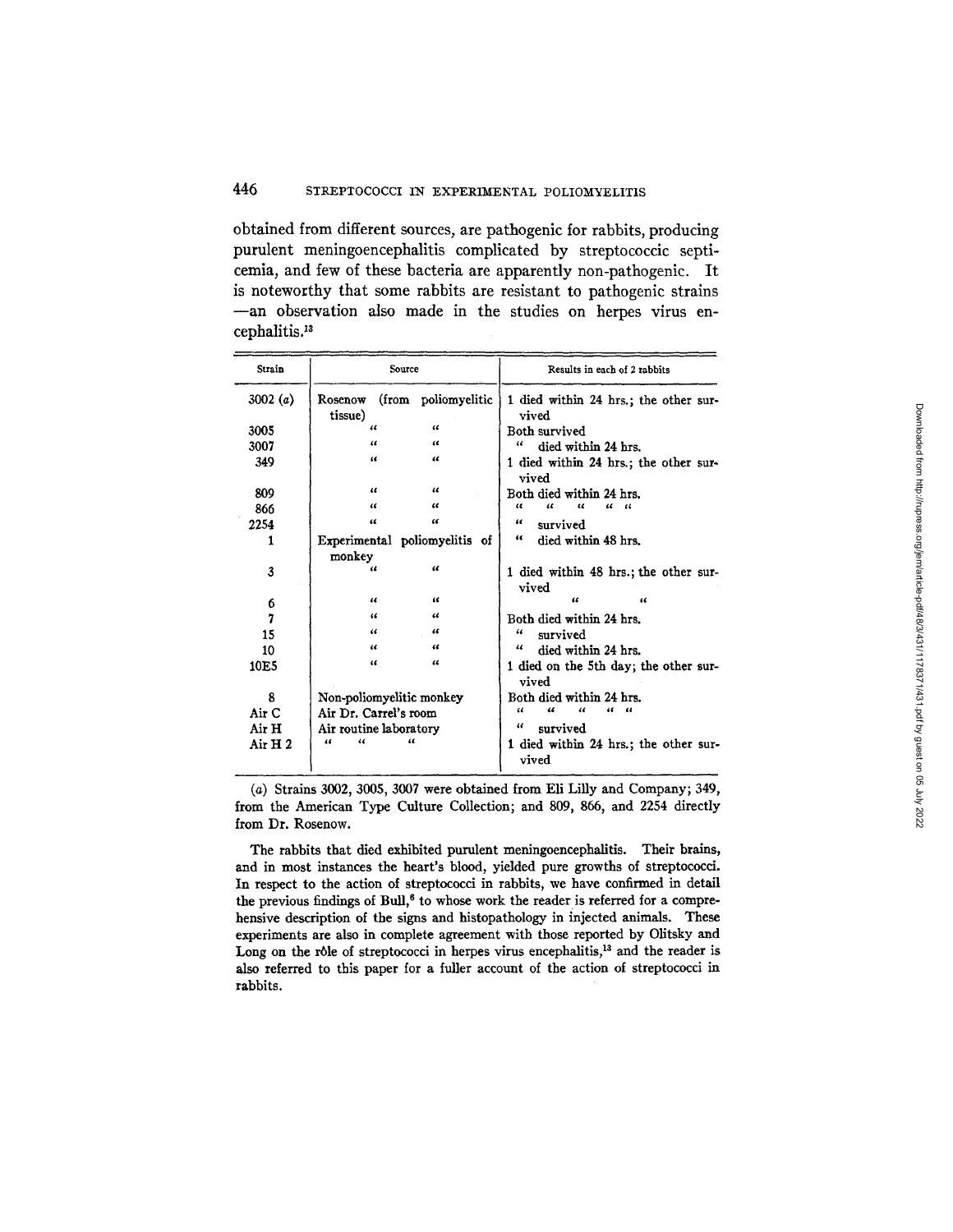#### DISCUSSION AND SUMMARY.

It is the opinion of Bull,<sup>6</sup> that the streptococci recovered from poliomyelitic tissues, while having no etiological or pathological relationship to the virus of poliomyelitis, occur as secondary invaders in the disease. Smillie<sup>7</sup> and Amoss<sup>8</sup> indicated that the bacteria may be agonal invaders.

The results of the experiments reported in this paper point to another source of the streptococci. They occur as contaminants which are introduced into the cultures during the process of grinding tissues. The source of the streptococcus may therefore be the air of the place in which the cultures are made. We have come to this conclusion because first, the tissues of which cultures yielded streptococci were derived from a number of monkeys with experimental poliomyelitis still in a vigorous state. Secondly, when the tissues were ground bacteria were noted much more frequently in their cultures than in those in which fragments of the same brains were used. Thirdly, microorganisms occurred more often in cultures made in the routine laboratory than in a special room where asepsis was carried to the extreme of a major surgical operation on man. Fourthly, streptococci were obtained from the air of the places where cultures were made. Finally, there is no correlation between the cultures of two portions of the same brain.

The streptococci occurred in some cultures in pure growth and in others admixed with other ordinary species of bacteria. The latter were often found, in turn, in pure culture and what applies to streptococci, as mentioned in the preceding paragraph, applies equally to the staphylococci, diphtheroids, spore-bearing rods, and other miscellaneous, familiar microorganisms.

We could not determine that there exists any etiological relation of the streptococci to poliomyelitis. The fermentation reactions of the microorganisms obtained from the air, from non-poliomyelitic and poliomyelitic monkey brains indicate that bacteria from any of these sources are markedly different. So also with the serological reactions of agglutination and precipitation. Furthermore no agglutination was observed when the serum of monkeys convalescent from experimental poliomyelitis was mixed with any of the streptococci